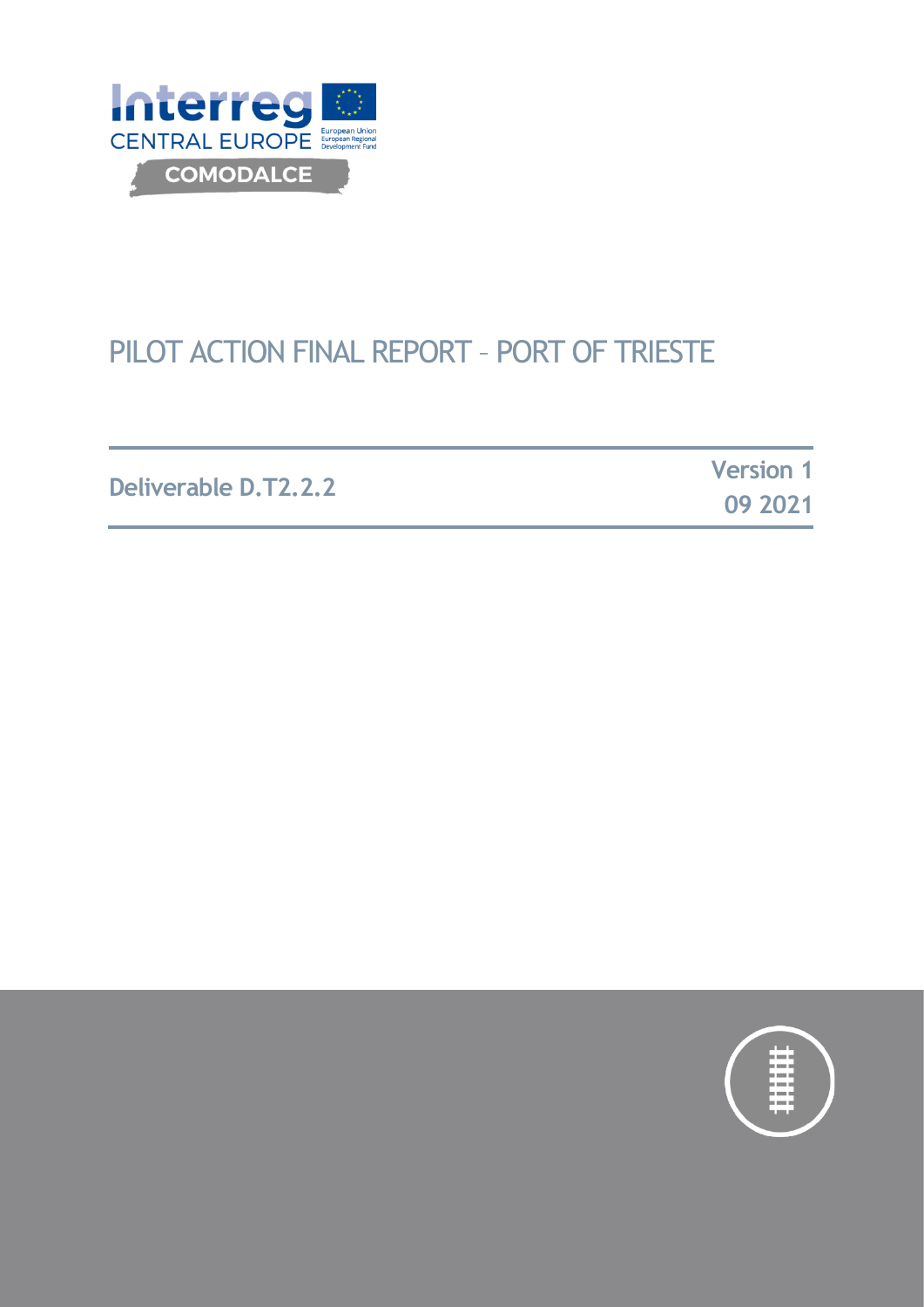



## <span id="page-1-0"></span>**Table of contents**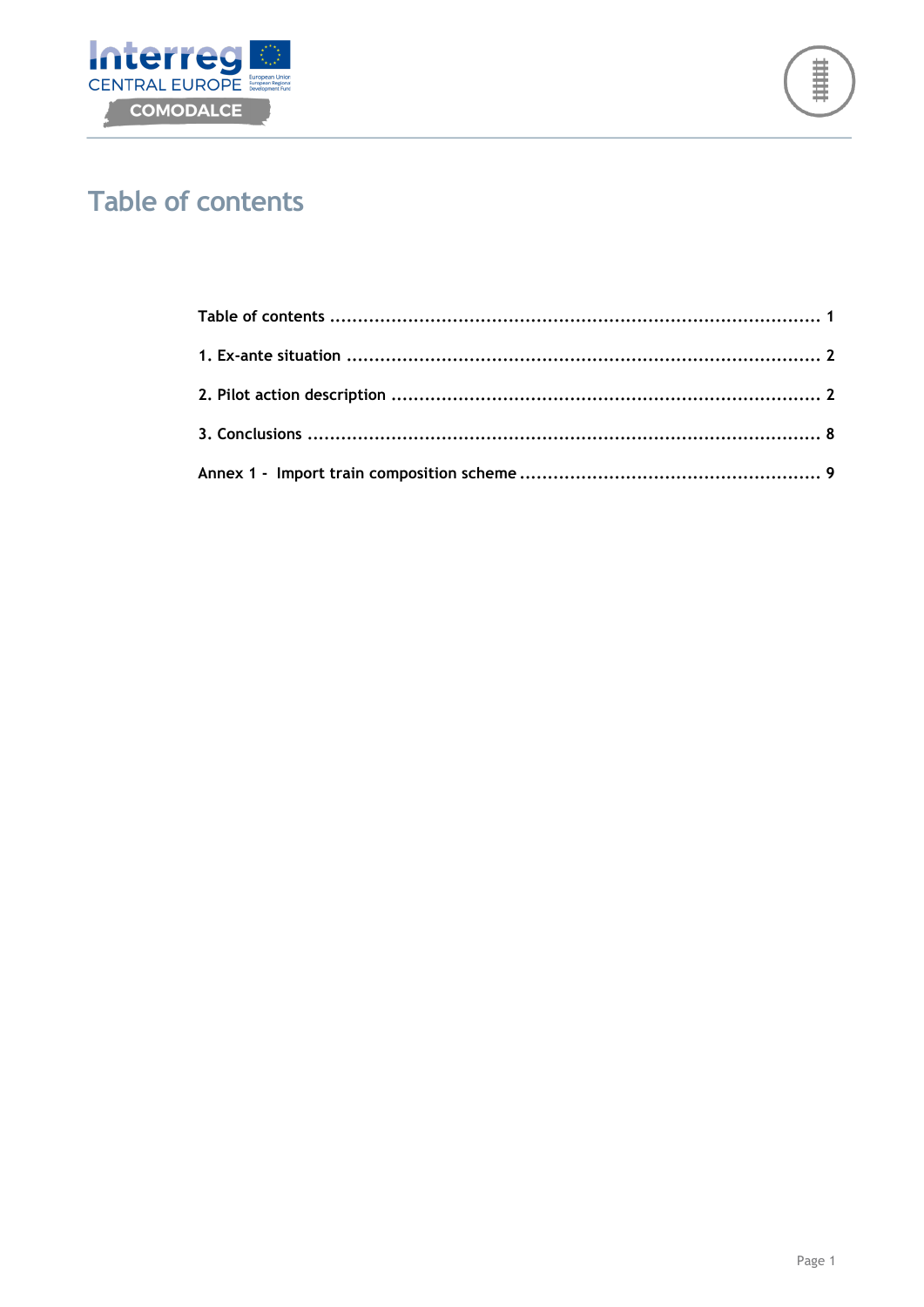

### <span id="page-2-0"></span>**1. Ex-ante situation**

The Port Network Authority of the Eastern Adriatic Sea and its terminal operators have been investing considerably on the rail hard and soft infrastructures and the Port of Trieste is top ranking Italian port for intermodal transport, reaching 56% of modal share for containers in 2019.

This is possible also for its catchment area, which comprises Central European markets, i.e. Austria, Germany, Slovakia, Czech Republic and Hungary.

Most significantly, the Port of Trieste and the Mahart Container Center (PP10) are connected with 14 couples of train a week.

The main need tackled by the pilot action is the "Development of data received in PCS from RUs and railway stakeholders" and the "Data exchange with other foreign platform abroad of dry ports connected with railway lines with Trieste, e.g.: Furnitz, Mahart, etc.".

The pilot action builds on and is complementary to the activity implemented within the Clusters2.0 project, identified as a best practice, whereby the Port of Trieste developed a pre-arrival integrated notice functionality to speed up train related processes.

### <span id="page-2-1"></span>**2. Pilot action description**

Since 2017, the Port Network Authority of the Eastern Adriatic Sea (PNAEAS) has invested in the dematerialisation of train related documents developing a dedicated module to manage the procedures concerning the railway traffic in the Port Community System, PCS, "Sinfomar". This activity led to the realization of a standardised electronic version of the train manifest, called CH30 in the Port of Trieste. Following the same path, currently PNAEAS aims at standardising the waybill, in electronic format, avoiding paper-based documents. This new format of the waybill has to be completely integrated with the current CH30 document.

Therefore, the pilot action, defined in the COMODALCE project, focuses on this topic. It starts from the definition of the new processes to electronically transmit, together with the CH30, the waybill for trains leaving the Port of Trieste and, on the other hand, to electronically acquire the waybill data concerning trains arriving at the Port of Trieste to automatically generate the CH30 document.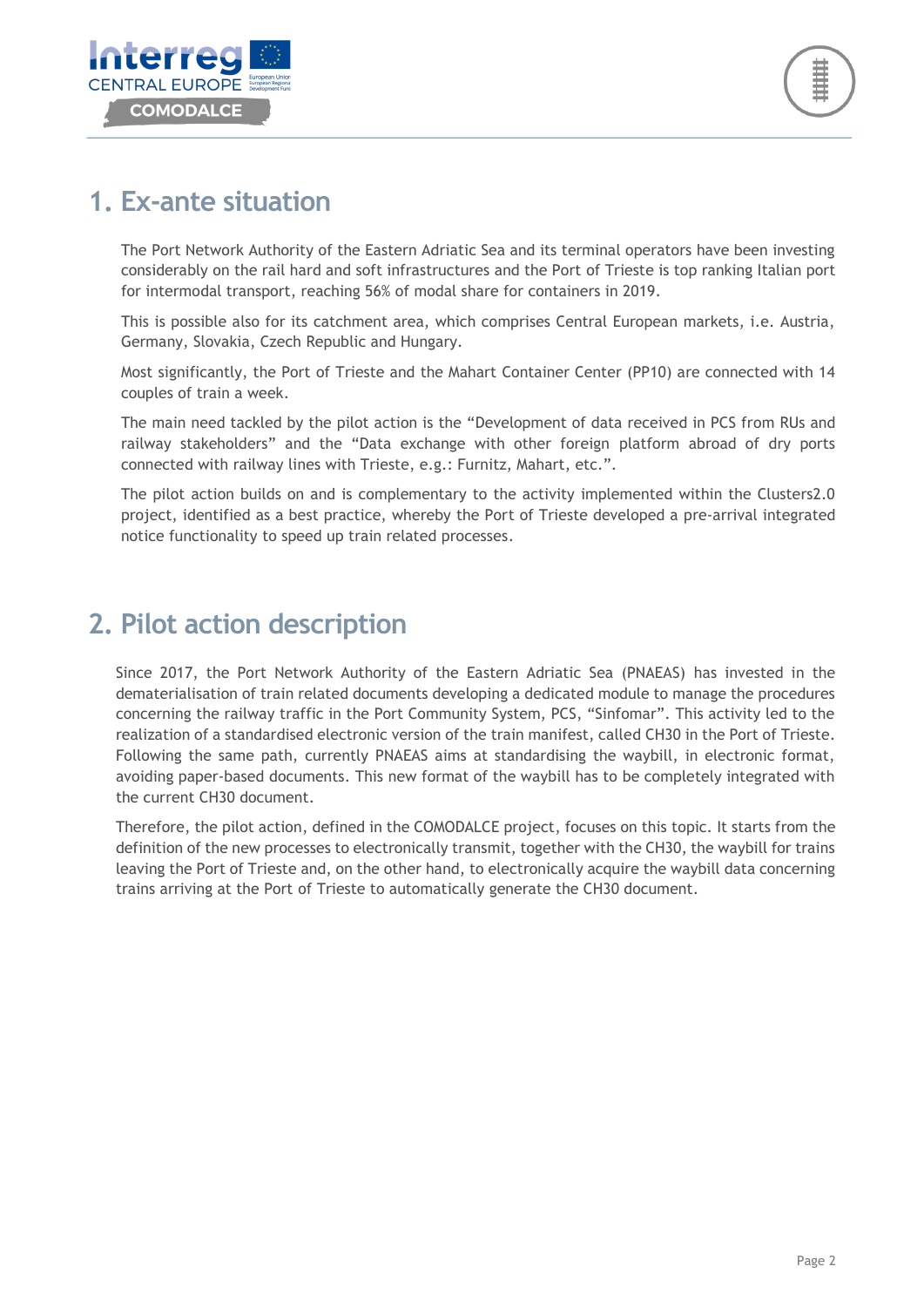



MMTA CH30 PF - TRENO IN ARRIVO spedizione: BUD.TRS 20NS106<br>allibramento Sinfonar 2414238 del 29/03/2020 agante: T.O. DELTA S.P.A.

| Dos.         | Vagone | Targa n. container              | Marce           |        |       | Semirimorchio/Container | S1g1111                   | <b>UNDC</b> | Tipo<br>documento | Numero documento doganale              | Nr. Sinfonar |
|--------------|--------|---------------------------------|-----------------|--------|-------|-------------------------|---------------------------|-------------|-------------------|----------------------------------------|--------------|
|              |        |                                 |                 | Massa  | Tara  | M. lorda                |                           |             |                   |                                        |              |
| $\mathbf{I}$ |        | 335645762501 CNTR : CAIU4799047 | sanitary pads   | 4.934  | 3,800 |                         | B.734 HOOB761,<br>W729181 |             | EX.               | EX: 20HU811020270E1511                 | 2414260      |
|              |        | CMTR : EISU3966750              | goods           | 21.113 | 2,200 |                         | 23.313 7152737.           |             | <b>EX</b>         | EX: 20HU611040270FE2F4                 | 2414254      |
|              |        | CNTR : FCIU5991509              | tetra recart    | 7.356  | 2,200 |                         | 9.556 006932.             |             | EX.               | EX: 20HU101220270EA648                 | 2414244      |
| 2            |        | 335645762725 CMTR : EITU3001160 | goods           | 21.113 | 2.200 |                         | 23.313 7152739,           |             | <b>EX</b>         | EX: 20HU61104027107A07                 | 2414250      |
|              |        | CNTR : MEDU7155964              | parts           | 4,080  | 3.800 |                         | 7.880 KLW237809,          |             | T1/MRN            | T1/MRN: 20HU317000170EA076             | 2414253      |
|              |        | CNTR : FTAU1171775              | plastics        | 2.259  | 2.200 |                         | 4.459 000041,             |             | <b>EX</b>         | EX: 20HU82106027101765                 | 2414263      |
| ಾ            |        | 378049758444 CWTR : MSCU7710335 | <b>MOODPULP</b> | 26.540 | 3.800 |                         | 30.340 036765.            |             | EX.               | EX: 20CZ6100002FL20II0<br>NON CHIUDERE | 2414251      |
|              |        | CNTR : TEMU6556630              | WOODDUILD       | 28.600 | 3.800 |                         | 32.400 036751.            |             | <b>EX</b>         | EX: 20CZ6100002BK60806<br>NON CHIUDERE | 2414256      |

trano nr.: 42181

in arrivo da: Budabest

Stampato 11 01/04/2020 alle ore  $15:31$  - pagina 1 di 5



di data: 30/03/2020 ora: 18:00

diretto a: TRIESTE MARINE TERMINAL

#### Figure 1 - Example of CH30 document generated in Sinfomar – train arriving from Budapest

The new component has to be developed inside the PCS Sinfomar and the following requirements are requested for the implementation: the utilisation of public and open data/metadata format; utilisation of open interfaces that are public, documented and free to be extended; utilisation of interoperability standards and cooperation protocols; conformity to the EU Regulation (UE) 2016/679 – General Data Protection Regulation, GDPR, for the protection of personal data.

This new component focused on the evolution of the CH30 document and generation of the electronic waybill has to be integrated with the other modules of the PCS in order to use the data already stored in the system. In addition, it will manage the following data: number of identification of the waybill, date of the document, track number, sender, consignee, place of delivery, departure/arrival train station. Moreover, in the waybill, the list of wagons with the details of the transported goods will be added.

In the pilot action, PNAEAS has foreseen two different phases: the first one is related to the realisation and implementation of the module in Sinfomar and the second one concerns the roll-out of the module and its first maintenance in order to guarantee the complete working of all the functionalities of the new module. The first phase is realised exploiting the synergy with another project, named "SMARTLOGI – *Logistica transfrontaliera sostenibile e intelligente*", co-financed by the Interreg Italy-Austria Programme.

The results are integrated also with the action carried out by the PP10 - Mahart Container Center Ltd. Some discussions and activities already started and the xml and xsd structure of the CH30 in use have already been shared to plan the development of the interoperability between the PCS and the system in use at Mahart Container Center.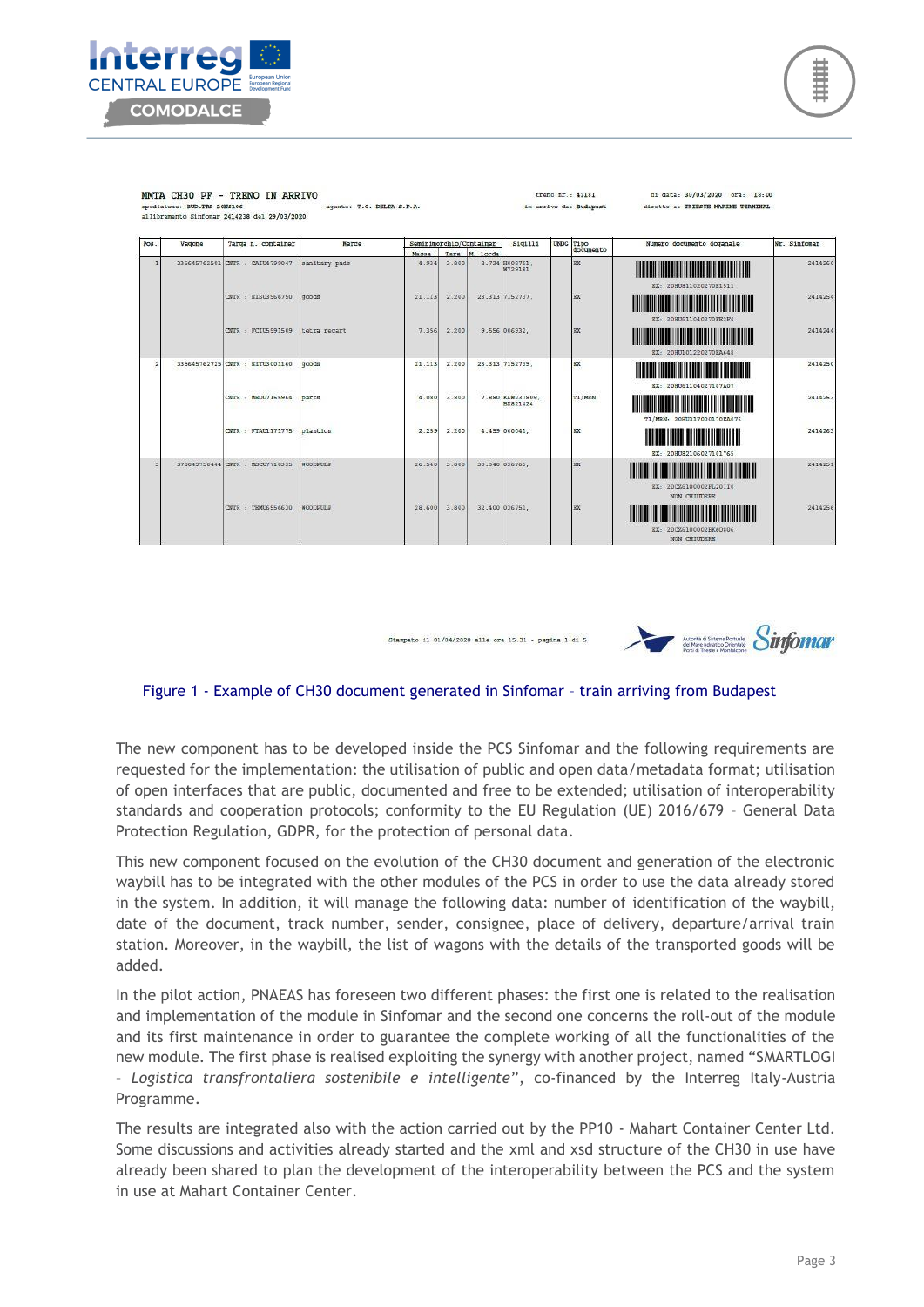

At the end of the action, the constant dialogue between PNEAS and Mahart Container Center Ltd have enabled an increased data visibility between the two organisations based on respective IT platforms – Sinfomar PCS and Terminal Operating System (TOS) – interoperability.

First of all, to Mahart Container Center users have been given access to the Sinfomar PCS train module in order to have a web-based view of the incoming and outcoming trains. Thanks to this functionality, the users ara enabled to monitor the train schedule and the train execution.

| Sinfornar                               |                         |          |                        |                 |                         |                  | Interreg<br>CENTRAL EUROPE<br>Clusters 2.0 | Co-financed by the European Union                     |           |           | Antonia di Balance Portuale<br>Michiel Adriatico Directato<br>Portual Tracia e Montecene |
|-----------------------------------------|-------------------------|----------|------------------------|-----------------|-------------------------|------------------|--------------------------------------------|-------------------------------------------------------|-----------|-----------|------------------------------------------------------------------------------------------|
| G<br>٠<br>χ<br><b>GABOR SPELLENBERG</b> | DA DATA VARCO           |          |                        | A DATA VARCO    |                         |                  | <b>STATO</b>                               |                                                       | DIREZIONE |           |                                                                                          |
| MAHART CONTAINER CENTER KFT             | ■ 01/11/2021            |          |                        | ■ 11/11/2021    |                         |                  | Tutti                                      | $\sim$                                                | Entrambe  |           |                                                                                          |
| SEZIONI -                               | AGGIORNAMENTO 2M 345    |          |                        | FILTRO<br>Tutto |                         |                  | NUMERO SINFOMAR<br>$\alpha$ .              |                                                       |           |           |                                                                                          |
| Riepilogo                               | Q CERCA                 |          |                        |                 |                         |                  |                                            |                                                       |           |           |                                                                                          |
| Gestione trani                          |                         |          |                        |                 |                         |                  |                                            |                                                       |           |           |                                                                                          |
| Riepilogo stati                         | <b>TrendIn Partenza</b> |          |                        |                 |                         |                  |                                            |                                                       |           |           |                                                                                          |
| Gestione shuttle                        | Data varco              | Naz.     | Nome conv.             | Traopia         | Tipo                    | Data prog.       | Ultimo stato                               | Agente                                                | Terminal  | Nr. Sinf. | Modifica stato                                                                           |
| Elenco treni                            | Nessun freno rilevato   |          |                        |                 |                         |                  |                                            |                                                       |           |           |                                                                                          |
| Gestione vagoni                         |                         |          |                        |                 |                         |                  |                                            |                                                       |           |           |                                                                                          |
| Gestione tracce                         | Tren/In Arrivo          |          |                        |                 |                         |                  |                                            |                                                       |           |           |                                                                                          |
| Ricerche arrivi/partenze                | Data varco              | Naz.     | Nome conv.             | Traocia         | Tipo                    | Data prog.       | Ultimo stato                               | Dichiarante                                           | Terminal  | Nr. Sinf. | Modifica stato                                                                           |
| Esci:                                   | 01/11/2021 05:50        | $=$      | <b>BUDAPEST MAHART</b> | 41171           | Q                       | 01/11/2021 05:35 |                                            | <b>D</b> TO DELTA                                     | MOLO VII. |           |                                                                                          |
| Attività operative                      | 01/11/2021 10:29        | $\equiv$ | BUDAPEST MANART        | 550041171       | b                       | 30/10/2021 22:29 | <b>SOPPRESSO</b>                           | <b>3 MAHART</b><br>CONTAINER<br>CENTER<br>ICET-       | MOLD VIL  |           | <b>D - DEFINITIVO</b>                                                                    |
| 101<br>Utenti online                    | 01/11/2021 15:17        | œ        | BUDAPEST MANART        | 550041171       |                         | 31/10/2021 15:17 | SOPPILESSO                                 | TRAHANT<br>CONTAINER<br>CENTER<br>ICFT:               | MOLD VII  |           | <b>D - DEFINITIVO</b>                                                                    |
|                                         | 02/11/2021 05:50        | ۰        | <b>BUDAPEST MAHART</b> | 41171           | 臭                       | 02/11/2021 05:35 |                                            | <b>D</b> TO DELTA                                     | MOLO VII  |           |                                                                                          |
|                                         | 02/11/2021 19:12        | $=$      | BUDAPEST               | 500041172       |                         | 01/11/2021 19:12 | SOPPILESSO                                 | <b>D</b> MAHART<br>CONTAINER<br>CENTER<br><b>IGFT</b> | MOLO VII  |           | 0 - DEFINITIVO                                                                           |
|                                         | 03/11/2021 05:50        | ۰        | <b>BUDAPEST MAHART</b> | 41171           | $\overline{\mathbf{Q}}$ | 03/11/2021 05:35 |                                            | <b>D</b> TO DELTA                                     | MOLO VII  |           |                                                                                          |
|                                         | 03/11/2021 00:22        | $\equiv$ | BUCAPEST MANAGER       | 550041171       | Ð                       | 02/10021-0022    | SOPPRESSO                                  | S. MAHART<br>CONTAINER<br><b>CENTER</b><br>IET.       | MOLD VII  |           | <b>D - DEFINITIVO</b>                                                                    |
|                                         | 03/11/2021 16:41        | =        | <b>BUDAPEST MAHART</b> | 41171           | 臭                       | 03/11/2021 05:35 | <b>R - RISCONTRATO</b>                     | <b>D</b> TO DELTA                                     | MOLO VII. | 3594710   |                                                                                          |
|                                         | 04/11/2021 05:50        | $\equiv$ | <b>BUDAPEST MAHART</b> | 41171           | $\Box$                  | 04/11/2021 05:35 |                                            | 9 TO DELTA                                            | MOLD VII  |           |                                                                                          |

Figure 2 - Mahart Container Center users train dashboard in Sinfomar

The second step is represented by the informative flow that have been established on a Web Service SOAP basis between the two IT platforms, with Sinfomar as WS server and TOS as WS client. In detail, based on wsdl and xsd schemes shared by PNEAS, for import trains the Mahart Container Center is currently enabled to receive the train composition (CH30) in xml format (Annex 1)

For export trains, the process starts when Mahart Container Center users gives the status "train closed" in the TOS, after train loading at the terminal. This event generates 2 main notifications:

• Send email (automatic): notification with the XML file in attachment.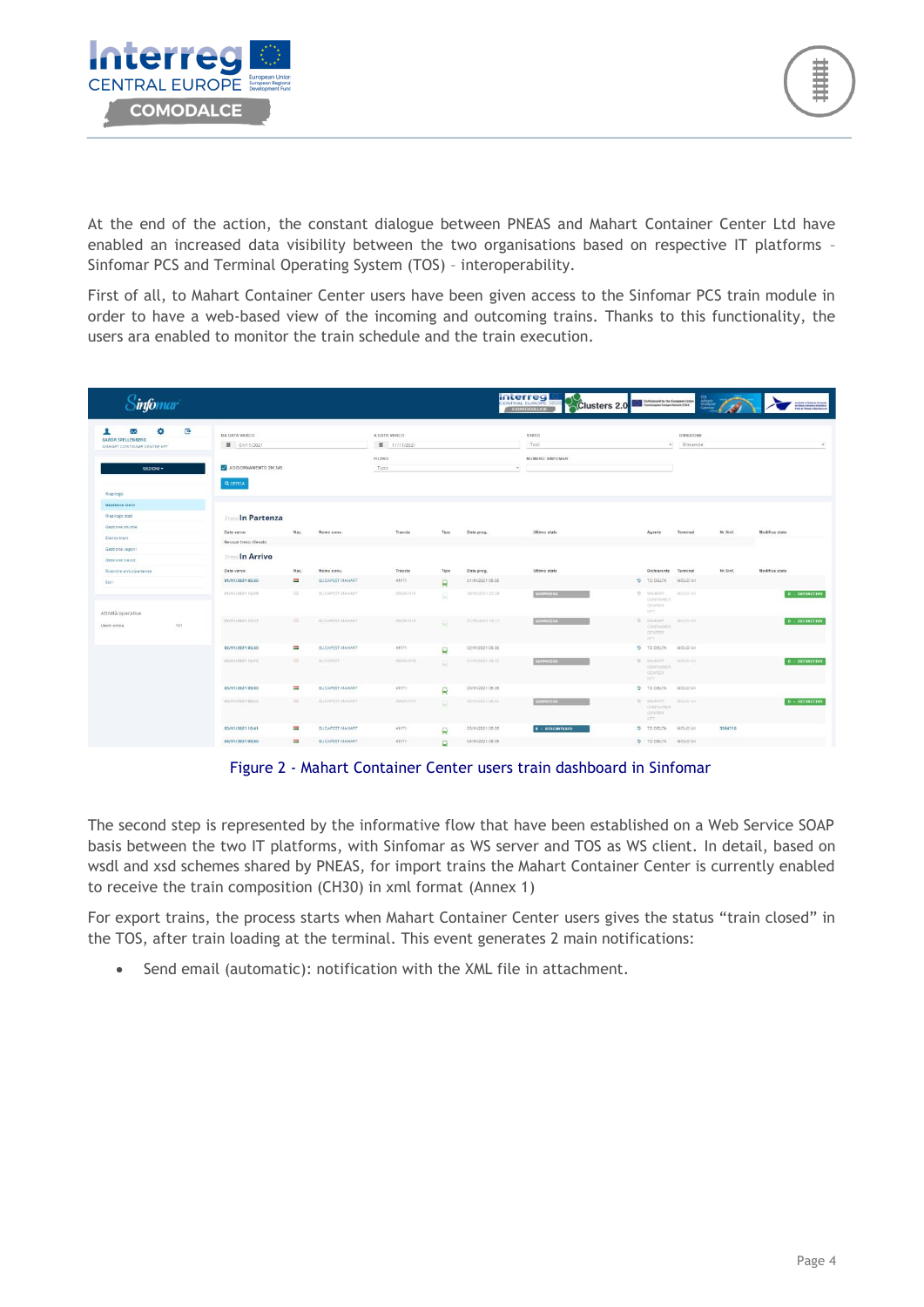



|   | Mcc-Triest xml test: 21NS304 (Esterni) D IE AdSP MAO Smartlogi e Comodalce x                                         |                                      |  | <b>BC</b> |  |  |  |  |  |  |
|---|----------------------------------------------------------------------------------------------------------------------|--------------------------------------|--|-----------|--|--|--|--|--|--|
| 츠 | mccemailsrv@containercenter.hu<br>a me, f.csala, gabor.csala.development =                                           | © lun 8 nov, 23:08 (3 giorni fa) ☆ ← |  |           |  |  |  |  |  |  |
|   | Disattiva per: inglese $\times$<br>$\overline{X}_A$ inglese $\rightarrow$ > italiano $\rightarrow$ Traduci messaggio |                                      |  |           |  |  |  |  |  |  |
|   | Please find attached the xml file                                                                                    |                                      |  |           |  |  |  |  |  |  |
|   | < <br>$21N$ S304.xml<br>« Rispondi a tutti<br>$\leftarrow$ Rispondi<br>$\rightarrow$ Inoltra                         |                                      |  |           |  |  |  |  |  |  |

#### Figure 3 - Export Train Send Email Service example

• WS push notification: XML reception in Sinfomar. In particular, the data concerning the train composition are saved in the Sinfomar database and, consequently, they are transposed at user interface level in the section "Train list" in the Sinfomar Train module.

| S <b>info</b> mar                                                                                                       |                                                                              |                                    |                                                    | <b>INTERTES</b><br>Clusters 2.0<br>COMODALCE |                           | Co-financed by the European Union<br>Tors European Tengert Network (TENT) | TTS<br>Adriatic<br>Multiport                                            | Autoria di Solema Portuale<br>del libro Adriatoro Orientale<br>Porti di Traste e Monfalcone |
|-------------------------------------------------------------------------------------------------------------------------|------------------------------------------------------------------------------|------------------------------------|----------------------------------------------------|----------------------------------------------|---------------------------|---------------------------------------------------------------------------|-------------------------------------------------------------------------|---------------------------------------------------------------------------------------------|
| Ö.<br>e<br>$\Join$<br><b>BINUOVO ARRIVO BINUOVO PARTENZA</b><br><b>GABOR SPELLENBERG</b><br>MAHART CONTAINER CENTER KFT |                                                                              |                                    |                                                    |                                              |                           |                                                                           |                                                                         |                                                                                             |
| Elenco treni dichiarati<br>SEZIONI -<br><b>DA DATA</b><br>■ 08/11/2021                                                  |                                                                              | A DATA<br>■ 12/11/2021             |                                                    | <b>ARR/PART</b><br>arrivo                    |                           | $\sim$                                                                    |                                                                         |                                                                                             |
| Riepilogo<br>NOME CONVENZIONALE<br>budapest<br>Gestione treni                                                           |                                                                              | <b>NUM, PRATICA</b>                |                                                    | <b>TERMINAL</b><br>double click or press F2  |                           | $\blacksquare$                                                            |                                                                         |                                                                                             |
| Riepilogo stati<br><b>NUMERO SINFOMAR</b><br>Gestione shuttle                                                           |                                                                              |                                    |                                                    |                                              |                           |                                                                           |                                                                         |                                                                                             |
| Elenco treni<br>Gestione vagoni                                                                                         |                                                                              |                                    | MOSTRA ANCHE PROGRAMMATI                           | AGGIORNAMENTO 30M 00S                        |                           | <b>Q</b> CERCA                                                            |                                                                         |                                                                                             |
| Gestione tracce<br>Ricerche arrivi/partenze<br>Esci                                                                     |                                                                              | Origine /                          |                                                    |                                              |                           | Vag.<br>Vag                                                               | Massa<br>Nr.                                                            |                                                                                             |
| <b>N.Pratica</b>                                                                                                        | Data<br>Traccia Tipo Nome conv.                                              | Naz. Destinazione                  | <b>AP</b> Terminal                                 | Varco                                        | <b>IG</b><br><b>State</b> |                                                                           | Dichiarante Corr.<br>netta<br>mezzi                                     |                                                                                             |
| <b>21NS304 BWT</b><br>Attività operative<br><b>BUD.TRS 21NS304</b><br>100<br>Utenti online                              | 10/11/2021 41171 <b>C</b> BUDAPEST MAHART<br>08/11/2021 550041173 @ BUDAPEST | <b>BUDAPEST</b><br><b>BUDAPEST</b> | TRIESTE MARINE TERMINAL<br>TRIESTE MARINE TERMINAL | 10/11/2021 18:04                             | SOPPRESSO                 | 20 20 45<br>20<br>20                                                      | 0 710,945 TO DELTA<br>0 422.694 MAHART<br>50<br>CONTAINER<br>CENTER VET | $\bullet$<br>$\bullet$                                                                      |
| <b>BUD.TRS 21NS203</b><br>Totali                                                                                        | <b>EUDAPEST MAHART</b><br>08/11/2021 41171<br>numero movimenti: 3            | <b>BUDAPEST</b>                    | TRIESTE MARINE TERMINAL                            | 08/11/2021 20:02                             |                           | 20<br>20<br>60 60 150                                                     | 55<br>0 630,857 TO DELTA<br>0 1,764,496                                 | ø                                                                                           |

Figure 4 - Export Train Send Email Service example

Clicking on the train of interest, it is possible to see the received data on the web interface and control them.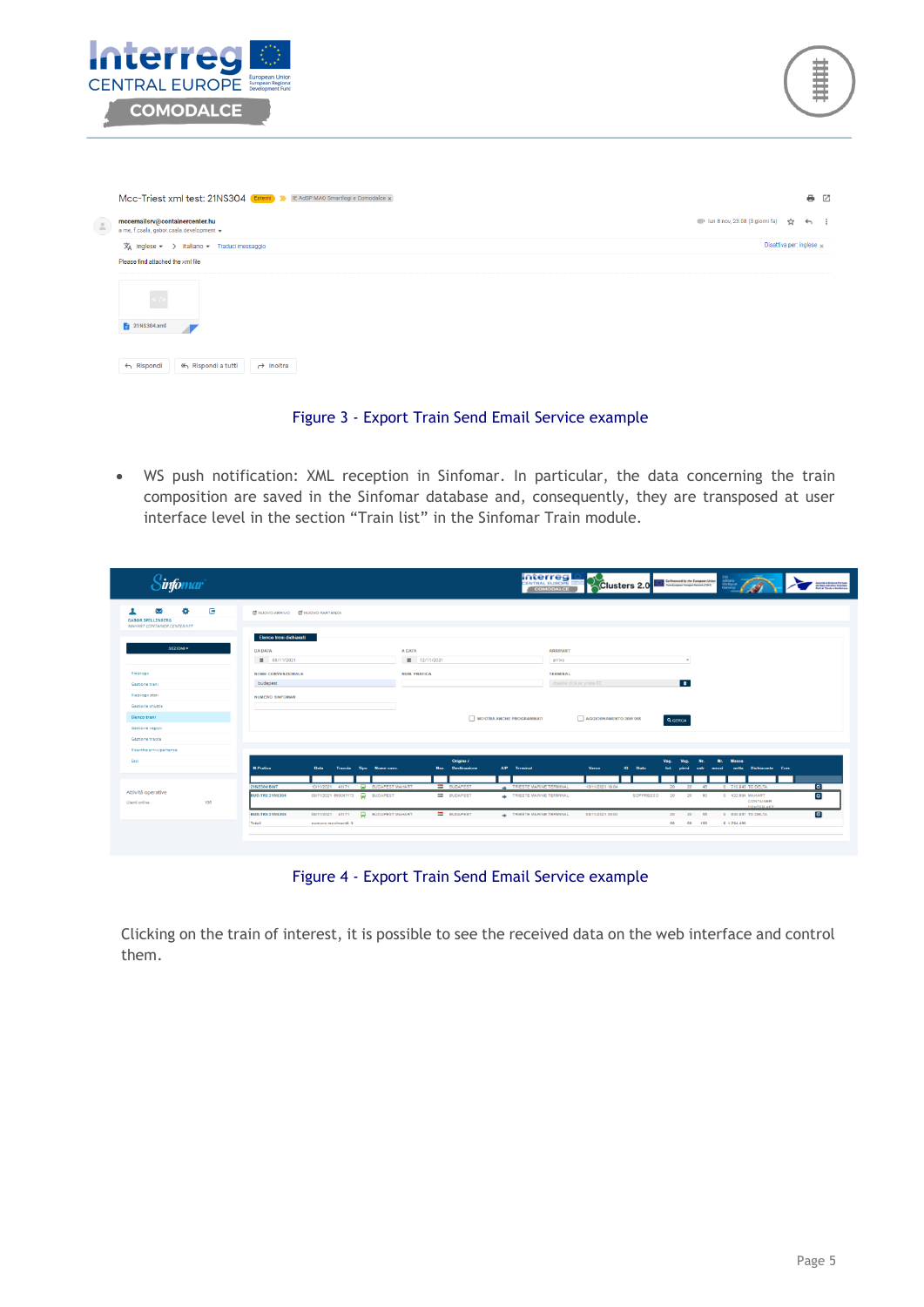

| _<br>⇁<br>–<br>-- |
|-------------------|
|-------------------|

| <b>infom</b> ar          |                                                                                                                                                    |                                 |              |                                              |         |                                                                       | Interregi<br><b>CENTRAL EUROPE TEST</b><br>COMODALCE | Co-financed by the European Union<br>Transformers Transport Network (TENT) | Administr | Autorità di Sistema Portugia<br>del Mara Adriatico Orientale<br>Porti di Trante e Monfalcone |
|--------------------------|----------------------------------------------------------------------------------------------------------------------------------------------------|---------------------------------|--------------|----------------------------------------------|---------|-----------------------------------------------------------------------|------------------------------------------------------|----------------------------------------------------------------------------|-----------|----------------------------------------------------------------------------------------------|
| Sezioni -                | <sup>M</sup> Salva 自 Chiudi 층 Pre Carico 층 Ch-30 층 Ch-30 E 층 Dist.carri 층 Ch-30 no PF 로 Gen.statistiche 층 Dist.manovra © Conferma © Riattiva 층 XML |                                 |              |                                              |         |                                                                       |                                                      |                                                                            |           |                                                                                              |
| Gestione treni           | Generale<br>Vagoni                                                                                                                                 | Merci Documenti Imp. dati Excel |              |                                              |         |                                                                       |                                                      |                                                                            |           |                                                                                              |
| Riepilogo                | <b>Testata</b>                                                                                                                                     |                                 |              |                                              |         |                                                                       |                                                      |                                                                            |           |                                                                                              |
| Riepilogo stati          | N. pratica                                                                                                                                         |                                 |              | Traccia                                      |         |                                                                       |                                                      |                                                                            |           |                                                                                              |
| Gestione treni           | <b>BUD.TRS 21NS304</b>                                                                                                                             |                                 |              |                                              |         | SS0041173   IN ARRIVO DA BUDAPEST   RAIL CARGO CARRIER - ITALY S.R.L. |                                                      |                                                                            |           |                                                                                              |
| Gestione shuttle         | Data / Ora TSCM                                                                                                                                    |                                 |              | <b>ATT Varco</b>                             |         |                                                                       |                                                      | <b>ETT Varco</b>                                                           |           |                                                                                              |
| Elenco treni             | ■ 08/11/2021                                                                                                                                       |                                 | 23:08        | $\blacksquare$                               |         |                                                                       |                                                      | ■ 10/11/2021                                                               |           | 11:08                                                                                        |
| Gestione vagoni          | <b>Agente treno</b><br>MAHART CONTAINER CENTER KFT                                                                                                 |                                 | $\mathbf{x}$ | <b>MTO</b><br>T.O. DELTA S.P.A.              |         |                                                                       | $\mathbf{x}$                                         | <b>Terminal estero</b><br>MAHART CONTAINER CENTER KFT                      |           | $\pmb{\times}$                                                                               |
| Gestione tracce          |                                                                                                                                                    |                                 |              |                                              |         |                                                                       |                                                      |                                                                            |           |                                                                                              |
| Ricerche arrivi/partenze | Terminalista<br>TRIESTE MARINE TERMINAL SPA                                                                                                        |                                 | l x          | <b>Terminal</b><br>1 TRIESTE MARINE TERMINAL |         |                                                                       | $\mathbf{x}$                                         |                                                                            |           |                                                                                              |
|                          | <b>Allibramento Sinfomar</b>                                                                                                                       | Data allibramento               |              |                                              |         |                                                                       |                                                      |                                                                            |           |                                                                                              |
| Utente connesso          |                                                                                                                                                    | ш                               |              | Firmatario                                   |         |                                                                       |                                                      |                                                                            |           |                                                                                              |
| g.spellenberg@containe   | <b>Identificativo IoT Trovatore</b>                                                                                                                | <b>Stato IoT Trovatore</b>      |              | <b>Data IoT Trovatore</b>                    |         |                                                                       |                                                      |                                                                            |           |                                                                                              |
| Ditta                    |                                                                                                                                                    |                                 |              | $\equiv$                                     |         |                                                                       |                                                      |                                                                            |           |                                                                                              |
| <b>MAHART CONTAINER</b>  | <b>Note IoT Trovatore</b>                                                                                                                          |                                 |              |                                              |         |                                                                       |                                                      |                                                                            |           |                                                                                              |
| <b>CENTER KFT</b>        |                                                                                                                                                    |                                 |              |                                              |         |                                                                       |                                                      |                                                                            |           |                                                                                              |
|                          |                                                                                                                                                    |                                 |              |                                              |         |                                                                       |                                                      |                                                                            |           |                                                                                              |
|                          | Riepilogo                                                                                                                                          |                                 |              |                                              |         |                                                                       |                                                      |                                                                            |           |                                                                                              |
|                          | Totale veicoli ferroviari                                                                                                                          |                                 |              |                                              | 20      | Massa netta                                                           |                                                      |                                                                            |           | 500,494                                                                                      |
|                          | Carri carichi                                                                                                                                      |                                 |              |                                              | 20      | Massa lorda                                                           |                                                      |                                                                            |           | 970.994                                                                                      |
|                          | Carri vuoti                                                                                                                                        |                                 |              |                                              | $\circ$ | Metri                                                                 |                                                      |                                                                            |           | 420,0                                                                                        |
|                          |                                                                                                                                                    |                                 |              |                                              |         |                                                                       |                                                      |                                                                            |           |                                                                                              |



| <i>infomar</i>                                                                                     |                                           |                             |       |                       |                     |                       |                           |                                 |                                                                                                                                         |     |  | <b>Interreg</b><br><b>CENTRAL EUROPE HEAT</b><br>COMODALCE |                  | Co-financed by the European Union<br>Tom Curocus Tompot Network (TENT) | Adriatic<br>Maltiport<br>Gateway | Autoria di Sistema Portuale<br>del Mara Adriatico Orientale<br>Porti di Trieste e Monfalcone |
|----------------------------------------------------------------------------------------------------|-------------------------------------------|-----------------------------|-------|-----------------------|---------------------|-----------------------|---------------------------|---------------------------------|-----------------------------------------------------------------------------------------------------------------------------------------|-----|--|------------------------------------------------------------|------------------|------------------------------------------------------------------------|----------------------------------|----------------------------------------------------------------------------------------------|
| Sezioni -                                                                                          |                                           |                             |       |                       |                     |                       |                           |                                 | K Salva 自 Chiudi 총 Pre Carico 총 Ch-30 총 Ch-30 E 총 Dist.carri 총 Ch-30 no PF 』 Gen.statistiche 총 Dist.manovra 명 Conferma © Riattiva 총 XML |     |  |                                                            |                  |                                                                        |                                  |                                                                                              |
| <b>Gestione</b> treni                                                                              | Generale                                  | Vagoni                      | Merci |                       | Documenti Imp. dati | Excel                 |                           |                                 |                                                                                                                                         |     |  |                                                            |                  |                                                                        |                                  |                                                                                              |
| Riepilogo                                                                                          | <b>Testata</b>                            |                             |       |                       |                     |                       |                           |                                 |                                                                                                                                         |     |  |                                                            |                  |                                                                        |                                  |                                                                                              |
| Riepilogo stati                                                                                    | N. pratica                                |                             |       |                       |                     |                       |                           | <b>Traccia</b>                  |                                                                                                                                         |     |  |                                                            |                  |                                                                        |                                  |                                                                                              |
| Gestione treni                                                                                     | <b>BUD.TRS 21NS304</b>                    |                             |       |                       |                     |                       |                           |                                 | 550041173   IN ARRIVO DA BUDAPEST   RAIL CARGO CARRIER - ITALY S.R.L.                                                                   |     |  |                                                            |                  |                                                                        |                                  |                                                                                              |
| Gestione shuttle                                                                                   | Data / Ora TSCM                           |                             |       |                       |                     |                       | 23:08                     | <b>ATT Varco</b>                |                                                                                                                                         |     |  |                                                            | <b>ETT Varco</b> | ■ 10/11/2021                                                           |                                  | 11:08                                                                                        |
| Elenco treni                                                                                       | ■ 08/11/2021                              |                             |       |                       |                     |                       |                           | 苗                               |                                                                                                                                         |     |  |                                                            |                  |                                                                        |                                  |                                                                                              |
| Gestione vagoni                                                                                    | <b>Dichiarante</b>                        | MAHART CONTAINER CENTER KFT |       |                       |                     |                       |                           | <b>MTO</b><br>T.O. DELTA S.P.A. |                                                                                                                                         |     |  |                                                            |                  |                                                                        |                                  |                                                                                              |
| Gestione tracce                                                                                    | <b>Terminalista</b>                       |                             |       |                       |                     |                       |                           | <b>Terminal</b>                 |                                                                                                                                         |     |  |                                                            |                  |                                                                        |                                  |                                                                                              |
| Ricerche arrivi/partenze                                                                           | TRIESTE MARINE TERMINAL SPA               |                             |       |                       |                     |                       |                           |                                 | 1 TRIESTE MARINE TERMINAL                                                                                                               |     |  |                                                            |                  |                                                                        |                                  |                                                                                              |
| Esci                                                                                               |                                           |                             |       |                       |                     |                       |                           |                                 |                                                                                                                                         |     |  |                                                            |                  |                                                                        |                                  |                                                                                              |
|                                                                                                    |                                           |                             |       |                       |                     |                       |                           |                                 |                                                                                                                                         |     |  |                                                            |                  |                                                                        |                                  |                                                                                              |
|                                                                                                    | O Aggiungi vagone C Inverti ordine vagoni |                             |       |                       |                     |                       |                           |                                 |                                                                                                                                         |     |  |                                                            |                  |                                                                        |                                  | Illi Cambia visualizzazione O Elimina vagoni vuoti                                           |
|                                                                                                    |                                           |                             |       |                       |                     |                       |                           |                                 |                                                                                                                                         |     |  |                                                            |                  |                                                                        |                                  |                                                                                              |
|                                                                                                    | <b>Non associati</b>                      |                             |       | Vagone                |                     |                       |                           |                                 |                                                                                                                                         |     |  |                                                            |                  |                                                                        |                                  | ٠                                                                                            |
| Utente connesso<br>g.spellenberg@containe<br>Ditta<br><b>MAHART CONTAINER</b><br><b>CENTER KFT</b> |                                           |                             |       | $+40$<br>335645762659 |                     | $\bullet$             | + TEMU8949508             | П                               | + SEGU5845859                                                                                                                           | . . |  |                                                            |                  |                                                                        |                                  |                                                                                              |
|                                                                                                    |                                           |                             |       | Mt:                   | 21,0 Kg:            | 21.500                | 7.710 Kg                  |                                 | 7.630 Kg                                                                                                                                |     |  |                                                            |                  |                                                                        |                                  |                                                                                              |
|                                                                                                    |                                           |                             |       | $+40$<br>335645762352 |                     | $\boldsymbol{\Omega}$ | + TXGU5607994             | □                               | +TCKU6107450                                                                                                                            | П   |  |                                                            |                  |                                                                        |                                  |                                                                                              |
|                                                                                                    |                                           |                             |       | Mt:                   | 21,0 Kg:            | 21.500                | 7.500 Kg                  |                                 | 7.500 Kg                                                                                                                                |     |  |                                                            |                  |                                                                        |                                  |                                                                                              |
|                                                                                                    |                                           |                             |       | $+40$<br>335645761289 |                     | $\Omega$              | + TXGU5842191             | П                               | + MSMU7252910                                                                                                                           | □   |  |                                                            |                  |                                                                        |                                  |                                                                                              |
|                                                                                                    |                                           |                             |       | Mt:                   | 21,0 Kg:            | 21.500                | 7,500 Kg                  |                                 | 7.620 Kg                                                                                                                                |     |  |                                                            |                  |                                                                        |                                  |                                                                                              |
|                                                                                                    |                                           |                             |       | $+40$<br>335645763046 |                     | $\sigma$              | + TCNU7837843<br>7.800 Kg | ■                               | + DRYU9385499<br>7.800 Kg                                                                                                               | ■   |  |                                                            |                  |                                                                        |                                  |                                                                                              |
|                                                                                                    |                                           |                             |       | Mt:                   | 21,0 Kg:            | 21.500                |                           |                                 |                                                                                                                                         |     |  |                                                            |                  |                                                                        |                                  |                                                                                              |
|                                                                                                    |                                           |                             |       | $+40$<br>335645761727 |                     | $\mathbf{G}$          | + BMOU4427081<br>7.660 Kg | ■                               | + MSCU8090476<br>7.740 Kg                                                                                                               | П   |  |                                                            |                  |                                                                        |                                  |                                                                                              |

Figure 6 - Export Train Composition Data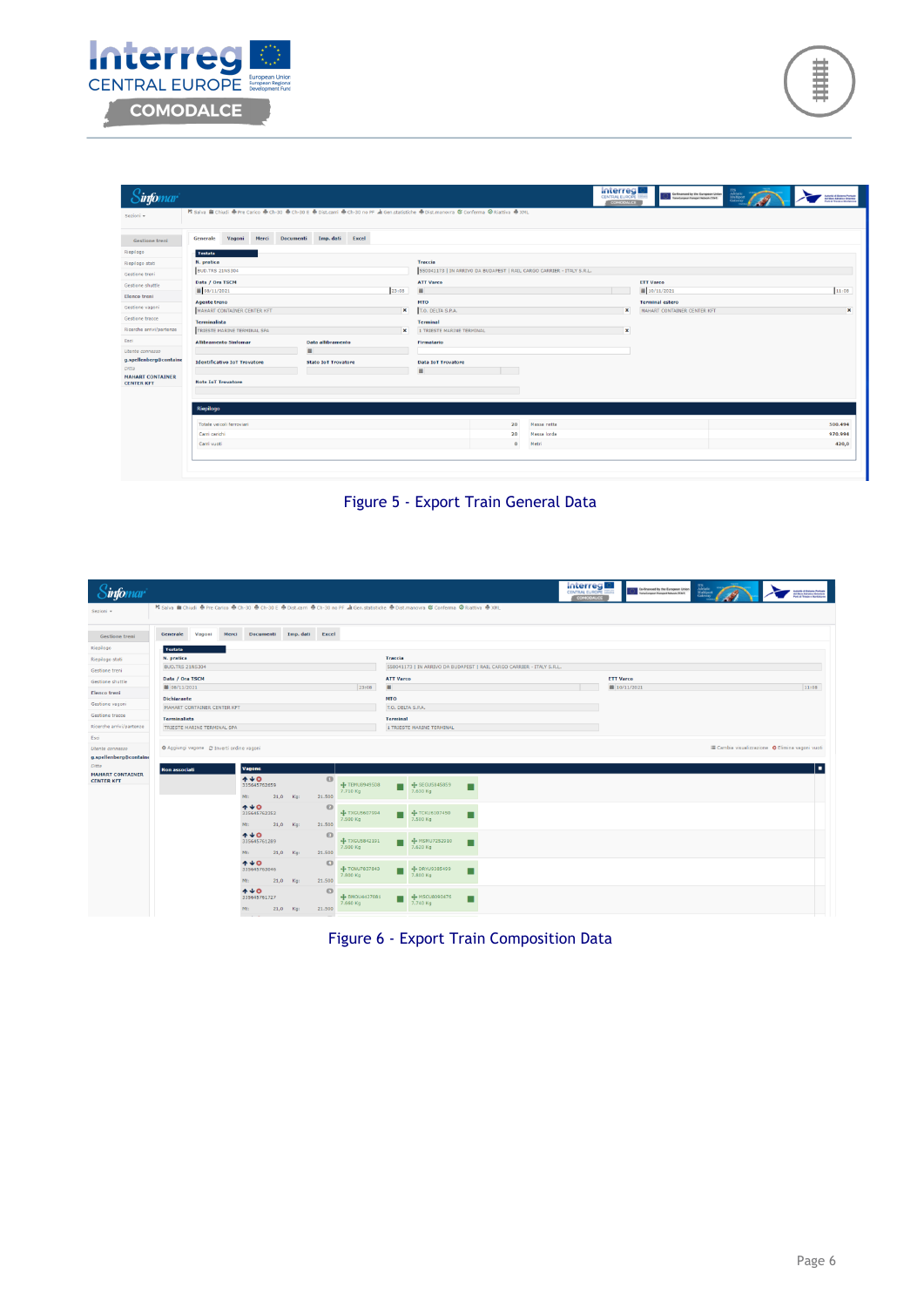



| s' <b>info</b> mar                           |                                 |                    |                                      |       |                                                                                                                                                     |                                                                       | <b>Interreg</b><br><b>CENTRAL EUROPE HEND</b><br>COMODALCE | Confinanced by the European Union | Adriatic<br>Multiport<br>Gateway |              | Autorià di Solema Portuale<br>del Mare Adriatico Orientale<br>Porti di Viente e Monfalcone |
|----------------------------------------------|---------------------------------|--------------------|--------------------------------------|-------|-----------------------------------------------------------------------------------------------------------------------------------------------------|-----------------------------------------------------------------------|------------------------------------------------------------|-----------------------------------|----------------------------------|--------------|--------------------------------------------------------------------------------------------|
| Sezioni -                                    |                                 |                    |                                      |       | <sup>Pt</sup> Salva ■ Chiudi 총 Pre Carico 총 Ch-30 총 Ch-30 E 총 Dist.carri 총 Ch-30 no PF ▲ Gen.statistiche 총 Dist.manovra © Conferma © Riattiva 총 XML |                                                                       |                                                            |                                   |                                  |              |                                                                                            |
| <b>Gestione treni</b>                        | Generale<br>Vagoni              | Merci<br>Documenti | Imp. dati<br>Excel                   |       |                                                                                                                                                     |                                                                       |                                                            |                                   |                                  |              |                                                                                            |
| Riepilogo                                    | <b>Testata</b>                  |                    |                                      |       |                                                                                                                                                     |                                                                       |                                                            |                                   |                                  |              |                                                                                            |
| Riepilogo stati                              | N. pratica                      |                    |                                      |       | Traccia                                                                                                                                             |                                                                       |                                                            |                                   |                                  |              |                                                                                            |
| Gestione treni                               | <b>BUD.TRS 21NS304</b>          |                    |                                      |       |                                                                                                                                                     | 550041173   IN ARRIVO DA BUDAPEST   RAIL CARGO CARRIER - ITALY S.R.L. |                                                            |                                   |                                  |              |                                                                                            |
| Gestione shuttle                             | Data / Ora TSCM<br>■ 08/11/2021 |                    |                                      | 23:08 | <b>ATT Varco</b><br>量                                                                                                                               |                                                                       |                                                            | <b>ETT Varco</b><br>■ 10/11/2021  |                                  |              | 11:08                                                                                      |
| Elenco treni                                 | <b>Dichiarante</b>              |                    |                                      |       | <b>MTO</b>                                                                                                                                          |                                                                       |                                                            |                                   |                                  |              |                                                                                            |
| Gestione vagoni                              | MAHART CONTAINER CENTER KFT     |                    |                                      |       | T.O. DELTA S.P.A.                                                                                                                                   |                                                                       |                                                            |                                   |                                  |              |                                                                                            |
| Gestione tracce                              | <b>Terminalista</b>             |                    |                                      |       | <b>Terminal</b>                                                                                                                                     |                                                                       |                                                            |                                   |                                  |              |                                                                                            |
| Ricerche arrivi/partenze                     | TRIESTE MARINE TERMINAL SPA     |                    |                                      |       | 1 TRIESTE MARINE TERMINAL                                                                                                                           |                                                                       |                                                            |                                   |                                  |              |                                                                                            |
| Esci                                         |                                 |                    |                                      |       |                                                                                                                                                     |                                                                       |                                                            |                                   |                                  |              |                                                                                            |
| Utente connesso<br>g.spellenberg@containe    | O Aggiungi merce                |                    |                                      |       |                                                                                                                                                     |                                                                       |                                                            |                                   |                                  |              | <b>O</b> Svuota merci                                                                      |
| Ditta                                        | Targhe/Sigla n.                 | Tipo cont./rot.    |                                      |       | <b>Documento</b>                                                                                                                                    | Vagone                                                                | Merce                                                      | Peso (Kg)                         | Q.ta Corr.                       | <b>Stato</b> | $\mathbf{D}$<br>п                                                                          |
| <b>MAHART CONTAINER</b><br><b>CENTER KFT</b> | <b>TEMU8949508</b>              |                    | 45G1 40 Foot High Cube Dry Container |       | NN/                                                                                                                                                 | 335645762659                                                          |                                                            | 3,910,000                         | $\circ$                          | ш            | G x D                                                                                      |
|                                              | SEGU5845859                     |                    | 45G1 40 Foot High Cube Drv Container |       | NN/                                                                                                                                                 | 335645762659                                                          |                                                            | 3.830,000                         | $\circ$                          | ш            | G X D                                                                                      |
|                                              | TXGU5607994                     |                    | 45G1 40 Foot High Cube Dry Container |       | NN/                                                                                                                                                 | 2 335645762352                                                        |                                                            | 3,700,000                         | $\circ$                          | п            | G X D                                                                                      |
|                                              | <b>TCKU6107450</b>              |                    | 45G1 40 Foot High Cube Dry Container |       | NN/                                                                                                                                                 | 2 335645762352                                                        |                                                            | 3.700,000                         | $\circ$                          | п            | G x D                                                                                      |
|                                              | <b>TXGUS842191</b>              |                    | 45G1 40 Foot High Cube Dry Container |       | NN/                                                                                                                                                 | 335645761289                                                          |                                                            | 3.700,000                         | $\circ$                          | п            | G X D                                                                                      |
|                                              | MSMU7252910                     |                    | 45G1 40 Foot High Cube Dry Container |       | NN/                                                                                                                                                 | 335645761289                                                          |                                                            | 3.820,000                         | $\circ$                          | ш            | G x D                                                                                      |
|                                              | TCNU7837843                     |                    | 45G1 40 Foot High Cube Dry Container |       | NN/                                                                                                                                                 | 335645763046                                                          |                                                            | 4.000,000                         | $\circ$                          | ш            | G x D                                                                                      |
|                                              | DRYU9385499                     |                    | 45G1 40 Foot High Cube Dry Container |       | NN/                                                                                                                                                 | 335645763046                                                          |                                                            | 4.000,000                         | $\circ$                          | ш            | G x D                                                                                      |
|                                              | BMOU4427081                     |                    | 45G1 40 Foot High Cube Dry Container |       | NN/                                                                                                                                                 | 5 335645761727                                                        |                                                            | 3.860,000                         | $\bullet$                        | ш            | G x O                                                                                      |
|                                              | MSCU8090476                     |                    | 45G1 40 Foot High Cube Dry Container |       | NN/                                                                                                                                                 | 5 335645761727                                                        |                                                            | 3.940,000                         | $\circ$                          | п            | G X D                                                                                      |
|                                              | <b>TCLUS324103</b>              |                    | 45G1 40 Foot High Cube Dry Container |       | NN/                                                                                                                                                 | $\bullet$ 335645761776                                                |                                                            | 3.840,000                         | $\circ$                          | ш            | G X D                                                                                      |
|                                              | <b>TEMU8290386</b>              |                    | 45G1 40 Foot High Cube Dry Container |       | NN/                                                                                                                                                 | 335645761776                                                          |                                                            | 3.820,000                         | $\circ$                          | ш            | G X D                                                                                      |

Figure 7 - Export Train Freight Data

In order to reach this goal, several problems have been solved:

- data conversions;
- railway paths identification;
- reference date;
- empty wagons tracking;
- train composition updates after train closing;
- customs documents discrepancy between origin and destination (customs in Trieste Free Zone area);
- container weight for total train calculation.

Moreover, in order to completely support the data entry work of train agents and multimodal transport operators in Trieste – subjects in charge to present the CH30 for an arriving train -, a matching between the imported train data and the existing pre-arrival notices have been created. Such feature enables an automatic regularisation of customs relevant data such as:

- type of document
- customs document id
- freight weight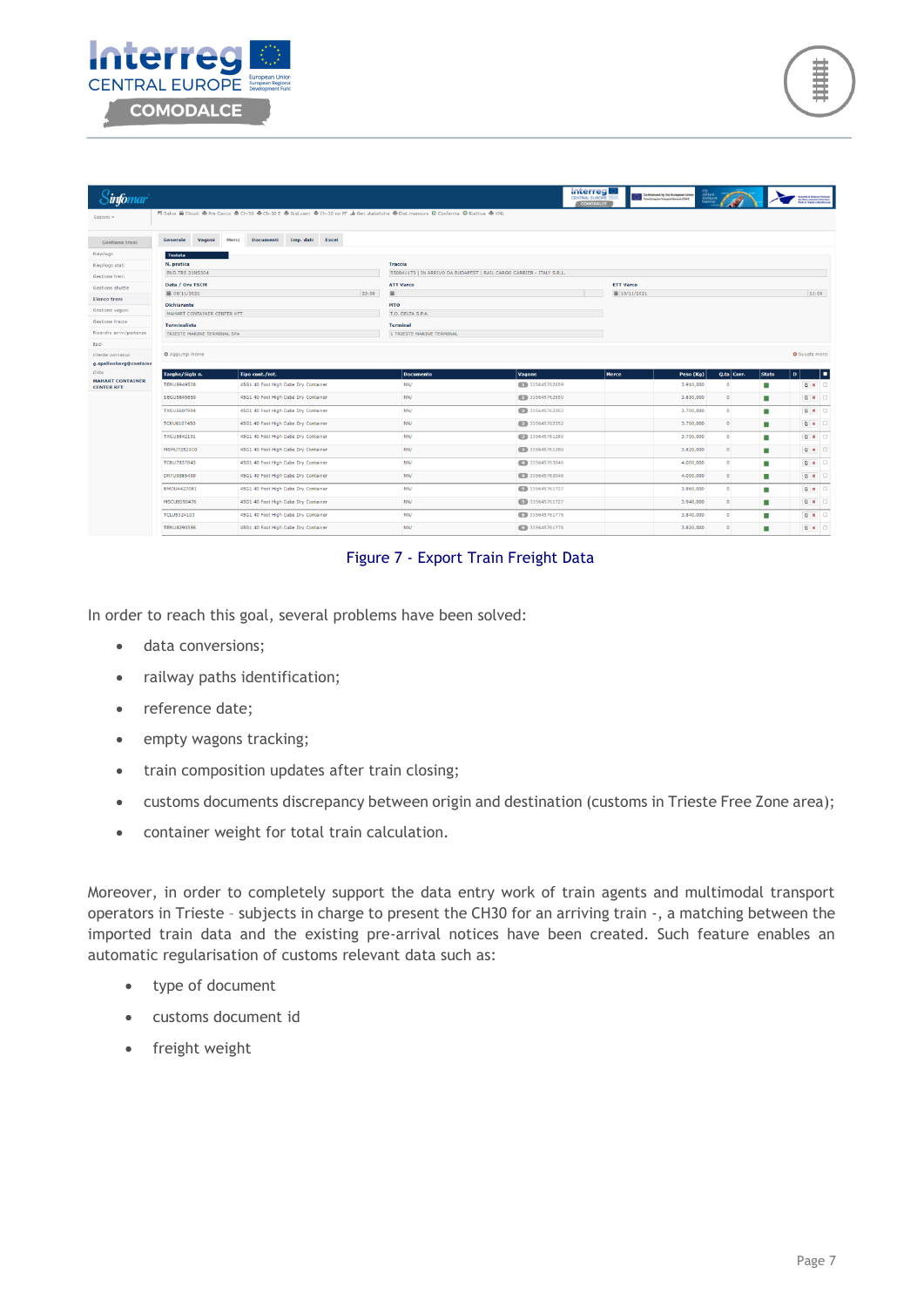

| Sezioni -                            | K Salva m Chiudi A Riep. Treno A Pre Carlco A Ch-30 A Dist.carri A Ch-30 no PF & Gen.statistiche A Dist.manovra B Conferma Ø Sopprimi A XML O XML da ftp O XML to RCA A XML MIR O XML to RIR |                    |                                                     |                                                                                                  |                 |                    |                |                |                          |                |        |
|--------------------------------------|----------------------------------------------------------------------------------------------------------------------------------------------------------------------------------------------|--------------------|-----------------------------------------------------|--------------------------------------------------------------------------------------------------|-----------------|--------------------|----------------|----------------|--------------------------|----------------|--------|
| Riepilogo                            | <b>Esporta file excel</b>                                                                                                                                                                    |                    |                                                     |                                                                                                  |                 |                    |                |                |                          |                |        |
| Riepilogo stati                      | railconsist<br><b>ESPORTA</b>                                                                                                                                                                |                    |                                                     |                                                                                                  |                 |                    |                |                | ×                        |                |        |
| Gestione treni                       |                                                                                                                                                                                              |                    |                                                     |                                                                                                  |                 |                    |                |                |                          |                |        |
| Gestione shuttle                     | <b>Esporta file excel merci</b><br><b>ESPORTA</b>                                                                                                                                            | Targhe/Sigla<br>n. | Tipo cont./rot.                                     | <b>Documento</b>                                                                                 | Vagone          | <b>Merce</b>       | Peso (Kg) Q.ta |                |                          |                |        |
| Gestione Corridoi<br>Transfrontalien | <b>Importazione file excel</b><br>GPF                                                                                                                                                        |                    | BMOU6880250 45G1 40 Foot High<br>Cube Dry Container | EX/21HU91101028508CD7 61 335645763459 parts                                                      |                 |                    | 13.190,000     | $0$ $\Box$     |                          |                |        |
| Taric merce sensibile.               | Lista UTI preavvisi ferrovi.                                                                                                                                                                 |                    | UETUS658676 45G1 40 Foot High<br>Cube Dry Container | EX/21HU8110202854E541 335645763459 femcare                                                       |                 |                    | 5.513,000      | 0 <sub>2</sub> |                          |                |        |
| Elenco treni<br>Gestione vagoni      |                                                                                                                                                                                              |                    | Cube Dry Container                                  | MSCU9239327 45G1 40 Foot High EX/21HU82106028526F70 27 378049800279 parts                        |                 |                    | 17,400,000     | 0 <sub>z</sub> |                          |                |        |
| Gestione tracce                      | <b>Importazione file excel</b><br>arrivi<br>XLS degli arrivi:                                                                                                                                |                    | Cube Dry Container                                  | BMOU5387126 45G1 40 Foot High EX/21HU10128028565118 2 378049800279 goods                         |                 |                    | 23.500,000     | 0 <sub>2</sub> |                          |                |        |
| Ricerche arrivi/partenze<br>Esci     |                                                                                                                                                                                              |                    | Cube Dry Container                                  | BMOU5387126 45G1 40 Foot High EX/21HU10128028565118 378049800279 APPARECCHI PER 23.500,000 35 2  |                 | USI CHIMICI        |                |                |                          |                |        |
| Uterite connesso                     | <b>Importazione file excel</b><br>vagoni                                                                                                                                                     |                    | Cube Dry Container                                  | BMOU5387126 45G1 40 Foot High EX/21HU10128028565118 7 378049800279 APPARECCHI PER 6.985,490 35 D |                 | <b>USI CHIMICI</b> |                |                |                          |                |        |
| karen@info-era.com<br><b>Ditta</b>   | XLS dei vagoni:                                                                                                                                                                              |                    | Cube Dry Container                                  | BMOU5387126 45G1 40 Foot High EX/21HU10128028565118 2 378049800279 APPARECCHI PER 6.985,490 35 2 |                 | USI CHIMICI        |                |                |                          |                |        |
| <b>INFO.ERA SRL</b>                  | <b>Importazione treno</b><br>Mahart                                                                                                                                                          |                    | Cube Dry Container                                  | MEDU7045150 45G1 40 Foot High EX/21HU91101028509D90 378049757172 parts                           |                 |                    | 12.691.000     | $0$ $\Box$     |                          |                |        |
|                                      |                                                                                                                                                                                              |                    | TRHU6474650 45G1 40 Foot High NN/                   |                                                                                                  | 83 378049757172 |                    | 0,000          |                | $0$ $\Box$ $\rightarrow$ |                | Chiudi |
|                                      | <b>Treni Mahart</b>                                                                                                                                                                          |                    |                                                     |                                                                                                  |                 |                    | Importa Chiudi |                |                          |                |        |
|                                      | Data varco                                                                                                                                                                                   | <b>FEACURE</b>     | TIpo                                                | vata prog.                                                                                       |                 | UILIIIIO Stato     | тегиппан       |                | renainf.                 |                |        |
|                                      | 22/04/2021 21:37                                                                                                                                                                             | 550041171          | Q                                                   | 22/04/2021 21:22                                                                                 |                 |                    | MOLO VII       |                |                          | <b>IMPORTA</b> |        |

Figure 8 - Prearrival notice matching with Mahart Container Center imported data

The prearrival notice procedures were realised in the Cluster 2.0 project, thus the current implementation enables a connection between the Comodalce and Cluster 2.0 project.

## <span id="page-8-0"></span>**3. Conclusions**

The pilot action allowed to eliminate the errors caused by the manual data entry, through the automatic exchange of the train composition for trains between the Port of Trieste and the Mahart Container Centre, automatically generating CH30 document for inbound trains. The received messages have been tested for a couple of months, period in which it has been possible to perform a data analysis to screen the resulting misunderstandings, errors, data conversions. Currently, a manual data entry reduction of 90% has been reached thanks to interoperability. Moreover, the data visibility has been completely realised, thus connecting two subjects that before the project had only indirect communication, increasing data visibility along the transport chain. By concluding, the matching between the already implemented pre-arrival notices procedures and the train manifest received from Mahart Container Center has reduced the time required to present the CH30 to Customs in Sinfomar.

The time saving can be estimated in 30%.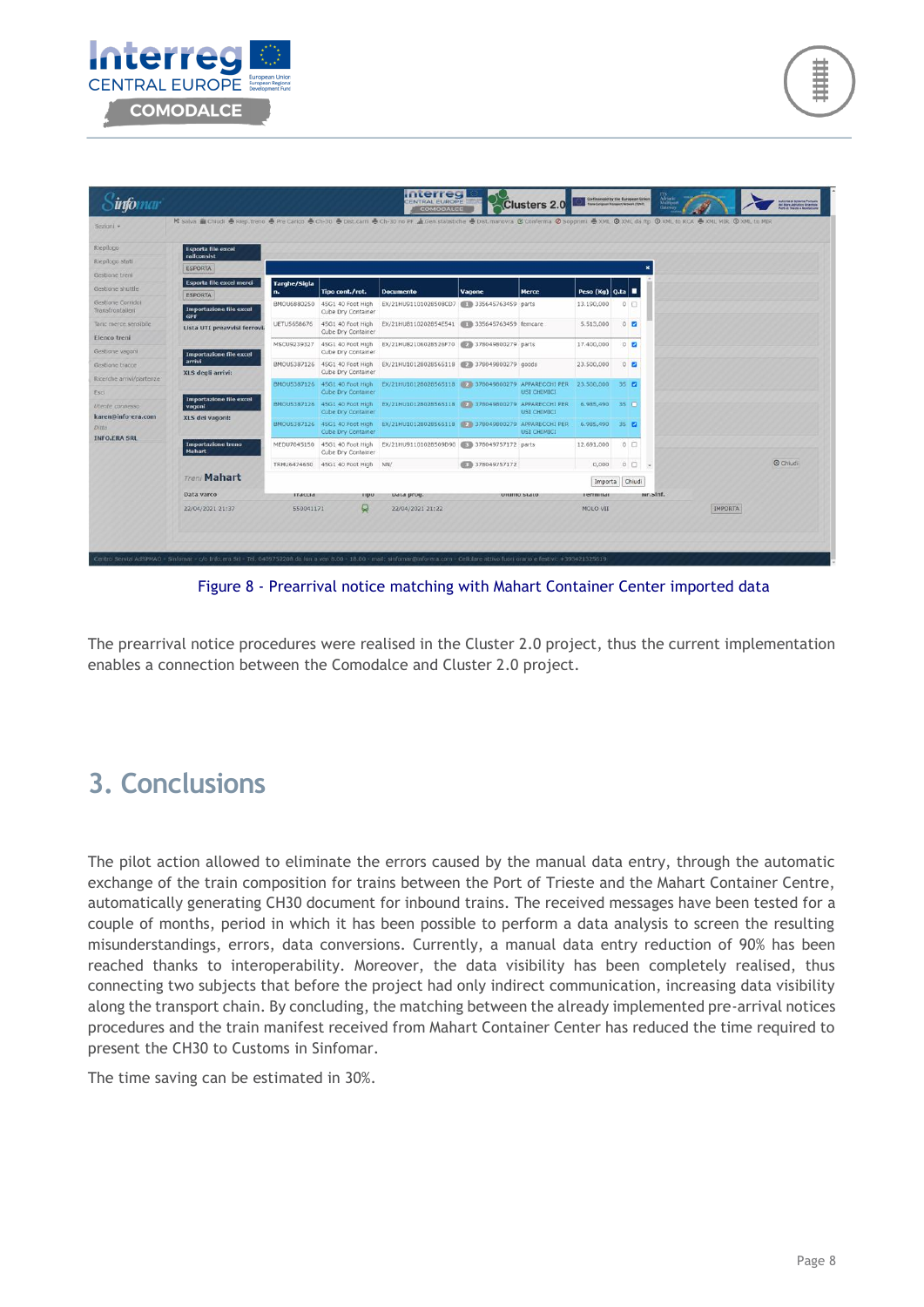



## <span id="page-9-0"></span>**Annex 1 - Import train composition scheme**

<?xml version="1.0" encoding="UTF-8" standalone="yes"?>

 $\langle N \rangle$ 

| <manifestows></manifestows>                                                                      |                      |            |               |             |                  |
|--------------------------------------------------------------------------------------------------|----------------------|------------|---------------|-------------|------------------|
| <tipomanifesto>CH30<br/>Е</tipomanifesto>                                                        | TRENO<br>ΙN          | PARTENZA   |               | $\sqrt{2}$  | document<br>type |
| <traccia>41170</traccia>                                                                         |                      | railway    |               | path        | number           |
| <data>2020-12-16T17:02:00.000+01:00</data>                                                       |                      | $\prime$   | date          | and         | time             |
| <spedizione>TRS.BUD</spedizione>                                                                 | $\prime$             | Sinfomar   |               | shipment    | number           |
| $\langle$ agente $\rangle$ T.O.<br>DELTA                                                         | $S.P.A. < /a$ gente> | $\prime$   | Train         | Agent<br>in | Trieste          |
| <partenza>TRIESTE<br/>MARINE</partenza>                                                          | TERMINAL             | $\sqrt{2}$ | Departure     | terminal    | Trieste<br>in.   |
| <destinazione>Budapest</destinazione>                                                            | $\prime$             |            | City/Terminal | οf          | Destination      |
| <numerosinfomar>2904922</numerosinfomar>                                                         | T                    | Sinfomar   | internal      |             | id<br>number     |
| <numerosinfomardata>2020-12-16T09:17:38.000+01:00</numerosinfomardata> / Sinfomar internal id    |                      |            |               |             |                  |
| number                                                                                           | assignment           |            |               |             | date             |
| <totalecarri>20</totalecarri>                                                                    |                      | Total      | number        | оf          | wagons           |
| <carricarichi>20</carricarichi>                                                                  | Total                | number     | оf            | waqons      | loaded           |
| <carrivuoti>0</carrivuoti>                                                                       | Total                | number     | of            | empty       | waqons           |
| <massalordatreno>1282038</massalordatreno>                                                       |                      | Total      | train         | gross       | weight           |
| <massanettatreno>786468</massanettatreno>                                                        |                      | Total      | train         | net         | weight           |
| <metri>531.3</metri>                                                                             | Total                | train      |               | lenght      | (meters)         |
| <massalordaunitalogistiche>786468</massalordaunitalogistiche> / Total logistic unit gross weight |                      |            |               |             |                  |
| <massanettaunitalogistiche>630868</massanettaunitalogistiche> / Total logistic unit net weight   |                      |            |               |             |                  |
| $<$ vaqoni>                                                                                      |                      |            | waqon         |             | list             |
| <vagone></vagone>                                                                                |                      |            |               |             | /wagon           |
| <posizione>1</posizione>                                                                         |                      |            | wagon         |             | position         |
| <numero>335645763137</numero>                                                                    |                      |            |               | wagon       | id               |
| <lunghezza>25.900</lunghezza>                                                                    |                      | wagon      |               | lenght      | (meters)         |
| <peso>21500.000</peso>                                                                           |                      | waqon      | weight        |             | (kilograms)      |
| <tipo>MISTO</tipo>                                                                               |                      |            | wagon         |             | type             |
| <unitalogistiche></unitalogistiche>                                                              |                      | Logistic   |               | unit        | list             |
| <unitalogistica></unitalogistica>                                                                |                      |            | Logistic      |             | unit             |
| <posizione>1</posizione>                                                                         |                      |            |               |             | Position         |
| <tipo>CNTR</tipo>                                                                                |                      | logistic   |               | unit        | type             |
| <identificativo>INKU6481517</identificativo>                                                     |                      | $\prime$   | logistic      |             | id<br>unit       |
| <numerosinfomar>2877977</numerosinfomar>                                                         |                      | T          | freight       |             | Sinfomar<br>id   |
| <merce>GUARNIZIONI,</merce>                                                                      | FERRAMENTA ED OGG    | HS:        | 830241 /      | freight     | description      |
| $<$ massa>16797                                                                                  |                      | freight    |               | net         | weight           |
| <tara>3800</tara>                                                                                | 7                    | logistic   |               | unit        | weight           |
| <massalorda>20597</massalorda>                                                                   |                      | logistic   | unit          | gross       | weight           |
| <sigilli>FX15483245</sigilli>                                                                    |                      |            |               |             | $/$ seal         |
| <tipodocumento>T1/MRN</tipodocumento>                                                            |                      | /customs   |               | document    | type             |
| <documenti></documenti>                                                                          |                      |            | document      |             | list             |
| <documento></documento>                                                                          |                      |            |               |             | document         |
| <tipo>T1/MRN</tipo>                                                                              |                      |            | document      |             | type             |
| <riferimento>20ITQXL080125340T8</riferimento>                                                    |                      |            |               | document    | id               |
|                                                                                                  |                      |            |               |             |                  |
|                                                                                                  |                      |            |               |             |                  |
|                                                                                                  |                      |            |               |             |                  |
| <unitalogistica></unitalogistica>                                                                |                      |            |               |             |                  |
| <posizione>2</posizione>                                                                         |                      |            |               |             |                  |
| <tipo>CNTR</tipo>                                                                                |                      |            |               |             |                  |
| <identificativo>BEAU4256868</identificativo>                                                     |                      |            |               |             |                  |
| <numerosinfomar>2877516</numerosinfomar>                                                         |                      |            |               |             |                  |
| <merce>GUARNIZIONI,</merce>                                                                      | FERRAMENTA           | ED         | OGG           | HS:         | 830241           |
| <massa>17055</massa>                                                                             |                      |            |               |             |                  |
| <tara>3800</tara>                                                                                |                      |            |               |             |                  |
| <massalorda>20855</massalorda>                                                                   |                      |            |               |             |                  |
| <sigilli>FX15483136</sigilli>                                                                    |                      |            |               |             |                  |
| <tipodocumento>T1/MRN</tipodocumento>                                                            |                      |            |               |             |                  |
|                                                                                                  |                      |            |               |             |                  |

<tipoDocumer<br/><br/>documenti<br/>>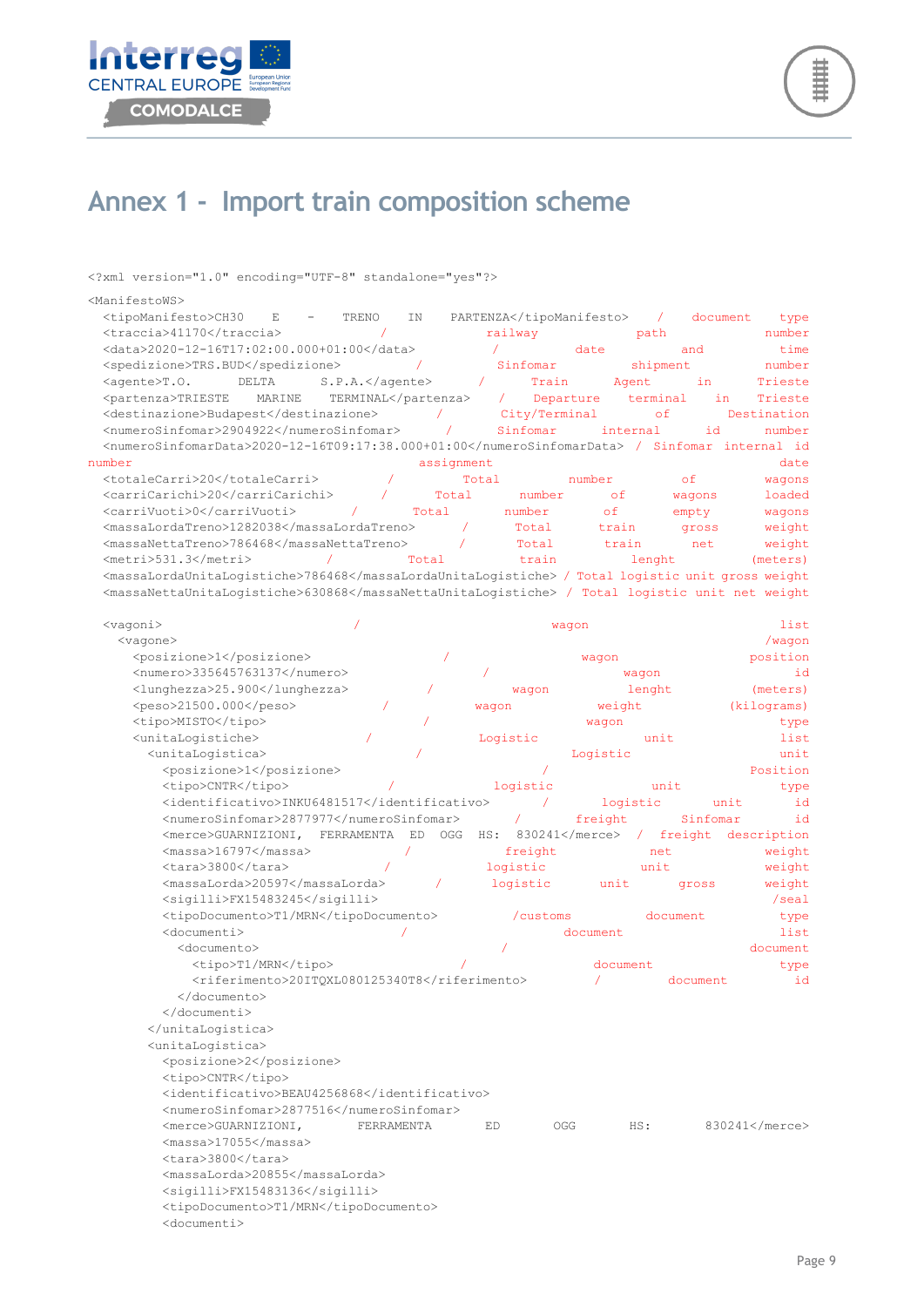



 <documento> <tipo>T1/MRN</tipo> <riferimento>20ITQXL080125339T5</riferimento> </documento> </documenti> </unitaLogistica> </unitaLogistiche> </vagone> <vagone> <posizione>2</posizione> <numero>335645763343</numero> <lunghezza>25.900</lunghezza> <peso>21500.000</peso> <tipo>MISTO</tipo> <unitaLogistiche> <unitaLogistica> <posizione>1</posizione> <tipo>CNTR</tipo> <identificativo>TCNU7527832</identificativo> <numeroSinfomar>2902804</numeroSinfomar> <merce>Radiators for central heating non-electrically heated and HS: 732219</merce> <massa>19431</massa> <tara>3800</tara> <massaLorda>23231</massaLorda> <sigilli>G9732970</sigilli> <tipoDocumento>T1/MRN</tipoDocumento> <documenti> <documento> <tipo>T1/MRN</tipo> <riferimento>20ITQXL080125217T0</riferimento> </documento> </documenti> </unitaLogistica> <unitaLogistica> <posizione>2</posizione> <tipo>CNTR</tipo> <identificativo>TCNU6672097</identificativo> <numeroSinfomar>2902813</numeroSinfomar> <merce>Radiators for central heating non-electrically heated and HS: 732219</merce> <massa>16965</massa> <tara>3800</tara> <massaLorda>20765</massaLorda> <sigilli>G9732855</sigilli> <tipoDocumento>T1/MRN</tipoDocumento> <documenti> <documento> <tipo>T1/MRN</tipo> <riferimento>20ITQXL080125207T6</riferimento> </documento> </documenti> </unitaLogistica> </unitaLogistiche> </vagone> <vagone> <posizione>3</posizione> <numero>335645763210</numero> <lunghezza>25.900</lunghezza> <peso>21500.000</peso> <tipo>MISTO</tipo> <unitaLogistiche> <unitaLogistica> <posizione>1</posizione> <tipo>CNTR</tipo> <identificativo>MEDU4462210</identificativo> <numeroSinfomar>2877252</numeroSinfomar>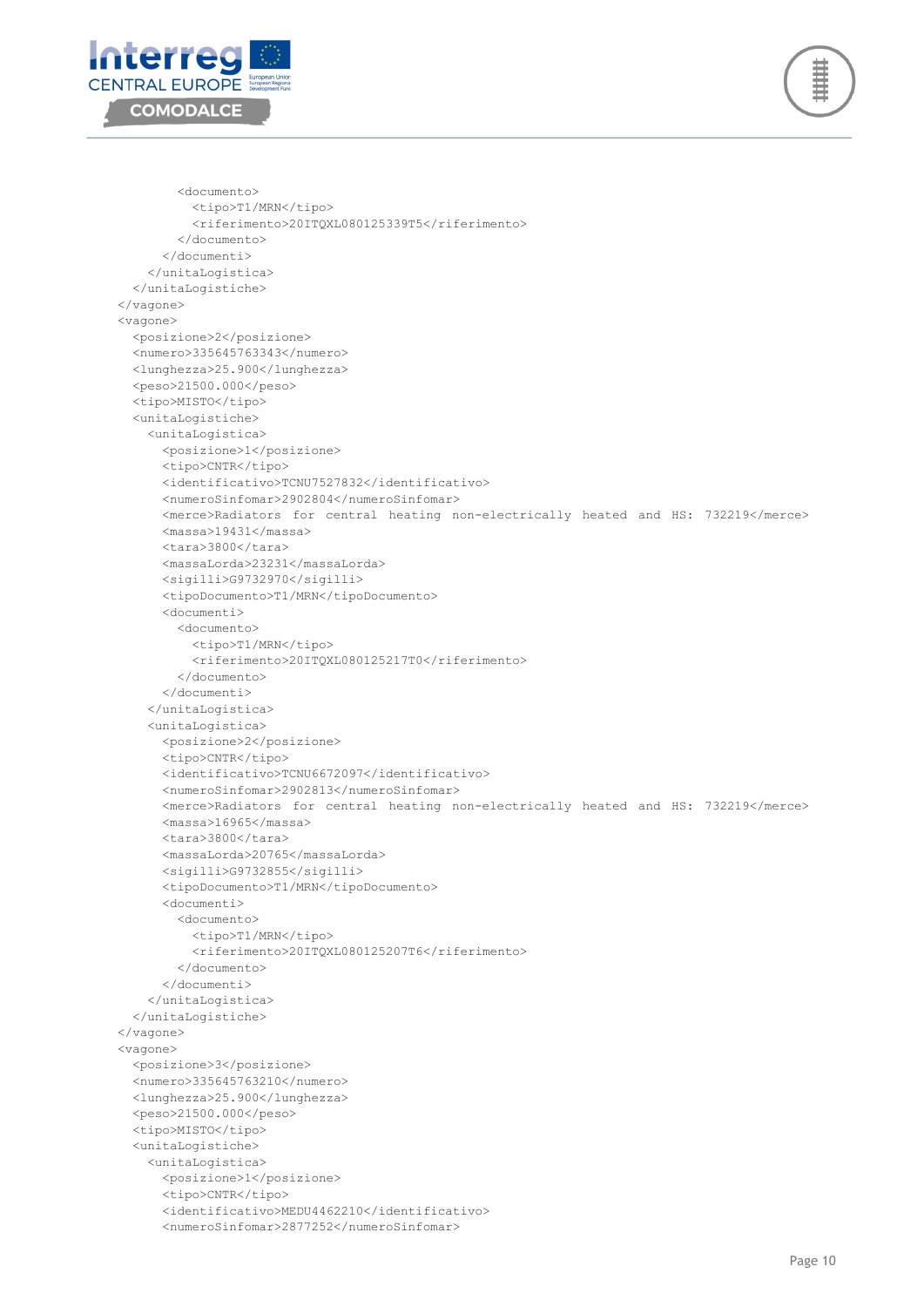



 <merce>PARTI DI MOBILI ARTICOLI DI FERRO MOLLE COMPRESSIONE HS: 732690</merce> <massa>21385</massa> <tara>3800</tara> <massaLorda>25185</massaLorda> <sigilli>FJ10209006</sigilli> <tipoDocumento>T1/MRN</tipoDocumento> <documenti> <documento> <tipo>T1/MRN</tipo> <riferimento>20ITQXL080125349T0</riferimento> </documento> </documenti> </unitaLogistica> <unitaLogistica> <posizione>2</posizione> <tipo>CNTR</tipo> <identificativo>APHU6909512</identificativo> <numeroSinfomar>2902758</numeroSinfomar> <merce>Radiators for central heating non-electrically heated and HS: 732219</merce> <massa>18060</massa> <tara>3800</tara> <massaLorda>21860</massaLorda> <sigilli>G9732753</sigilli> <tipoDocumento>T1/MRN</tipoDocumento> <documenti> <documento> <tipo>T1/MRN</tipo> <riferimento>20ITQXL080125216T1</riferimento> </documento> </documenti> </unitaLogistica> </unitaLogistiche> </vagone> <vagone> <posizione>4</posizione> <numero>335645762527</numero> <lunghezza>25.900</lunghezza> <peso>21500.000</peso> <tipo>MISTO</tipo> <unitaLogistiche> <unitaLogistica> <posizione>1</posizione> <tipo>CNTR</tipo> <identificativo>MSCU5172014</identificativo> <numeroSinfomar>2877144</numeroSinfomar> <merce>MOBILI PER SEDERSI (ESCLUSI QU HS: 940171</merce> <massa>3828</massa> <tara>3800</tara> <massaLorda>7628</massaLorda> <sigilli>FX15516329</sigilli> <tipoDocumento>T1/MRN</tipoDocumento> <documenti> <documento> <tipo>T1/MRN</tipo> <riferimento>20ITQXL080125335T9</riferimento> </documento> </documenti> </unitaLogistica> <unitaLogistica> <posizione>2</posizione> <tipo>CNTR</tipo> <identificativo>MSCU6404372</identificativo> <numeroSinfomar>2894091</numeroSinfomar> <merce>WOLLASTONITE IN POLVERE HS: 253090</merce> <massa>22350</massa>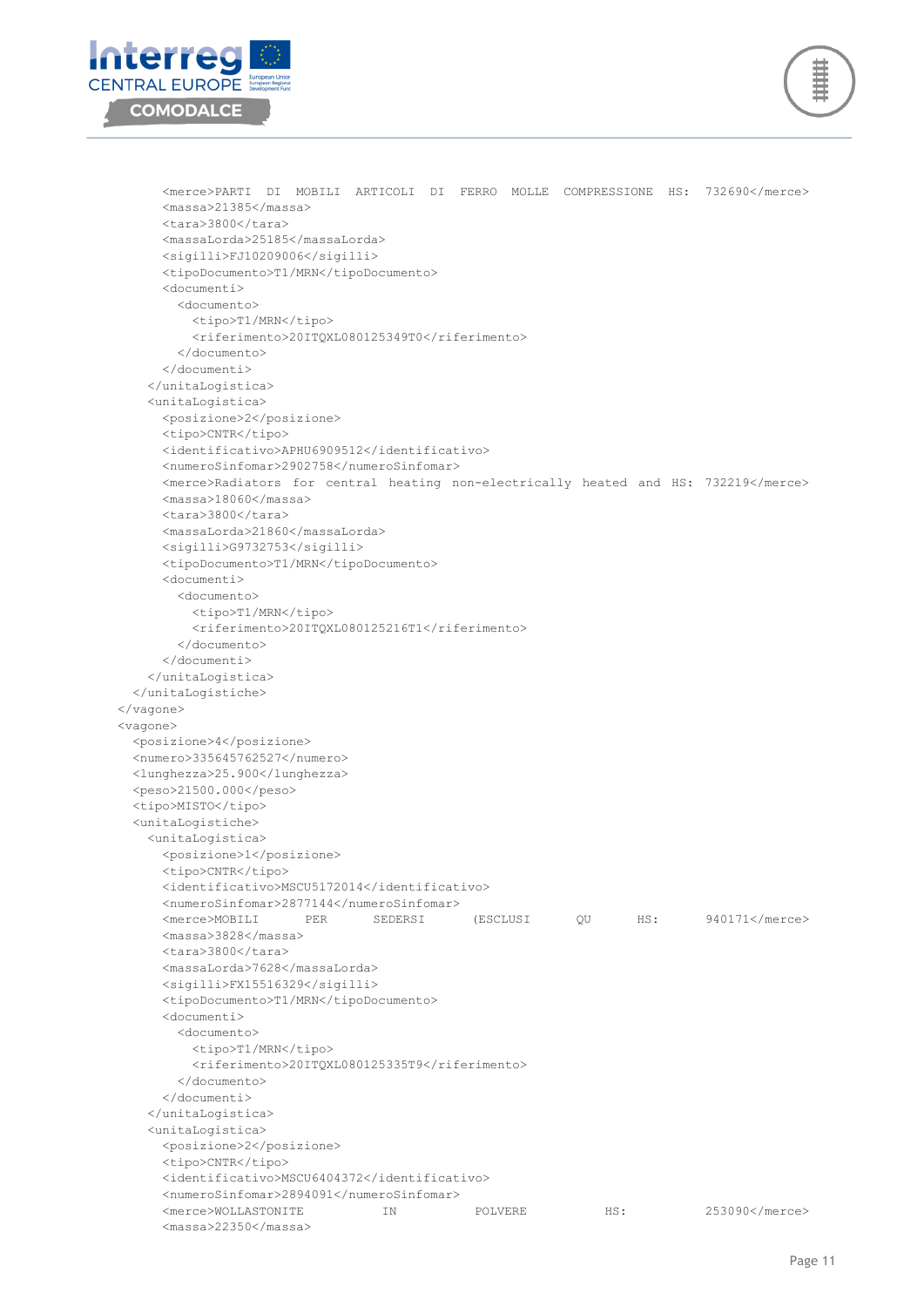



```
 <tara>2200</tara>
           <massaLorda>24550</massaLorda>
           <sigilli>FX15160209</sigilli>
           <tipoDocumento>T1/MRN</tipoDocumento>
           <documenti>
             <documento>
               <tipo>T1/MRN</tipo>
               <riferimento>20ITQXL080125403T4</riferimento>
             </documento>
           </documenti>
         </unitaLogistica>
         <unitaLogistica>
           <posizione>3</posizione>
           <tipo>CNTR</tipo>
           <identificativo>CARU3088061</identificativo>
           <numeroSinfomar>2894117</numeroSinfomar>
           <merce>Macchine,apparecchi e congegni agricoli,orticoli o silvicoli,per HS: 
843290</merce>
           <massa>25275</massa>
           <tara>2200</tara>
           <massaLorda>27475</massaLorda>
           <sigilli>392572</sigilli>
           <tipoDocumento>T1/MRN</tipoDocumento>
           <documenti>
             <documento>
               <tipo>T1/MRN</tipo>
               <riferimento>20ITQXL080125401T6</riferimento>
             </documento>
           </documenti>
         </unitaLogistica>
       </unitaLogistiche>
     </vagone>
     <vagone>
       <posizione>5</posizione>
       <numero>335645762600</numero>
      <lunghezza>25.900</lunghezza>
       <peso>21500.000</peso>
      <tipo>MISTO</tipo>
      <unitaLogistiche>
         <unitaLogistica>
           <posizione>1</posizione>
           <tipo>CNTR</tipo>
           <identificativo>CAIU2954442</identificativo>
           <numeroSinfomar>2886122</numeroSinfomar>
           <merce>Sale (compreso il sale preparato da tavola ed il sale dena HS: 2501</merce>
           <massa>25200</massa>
           <tara>2200</tara>
           <massaLorda>27400</massaLorda>
           <sigilli>FX12676205</sigilli>
           <tipoDocumento>T1/MRN</tipoDocumento>
           <documenti>
             <documento>
               <tipo>T1/MRN</tipo>
               <riferimento>20ITQXL080125394T7</riferimento>
             </documento>
           </documenti>
         </unitaLogistica>
         <unitaLogistica>
           <posizione>2</posizione>
           <tipo>CNTR</tipo>
           <identificativo>TCLU7792124</identificativo>
           <numeroSinfomar>2877421</numeroSinfomar>
           <merce>MOBILI PER SEDERSI (ESCLUSI QU HS: 940171</merce>
           <massa>2454</massa>
           <tara>3800</tara>
```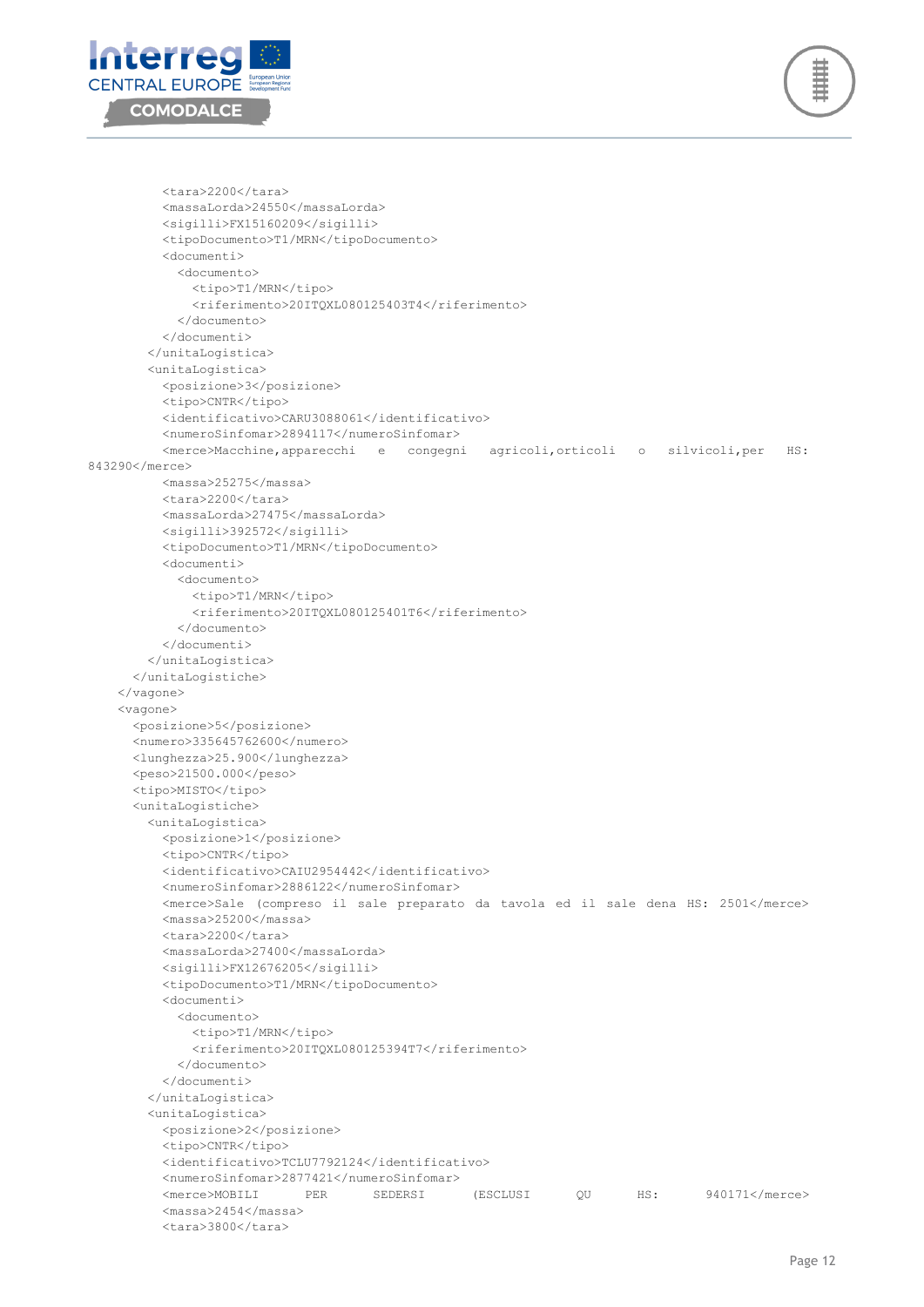



 <massaLorda>6254</massaLorda> <sigilli>FX15528064</sigilli> <tipoDocumento>T1/MRN</tipoDocumento> <documenti> <documento> <tipo>T1/MRN</tipo> <riferimento>20ITQXL080125337T7</riferimento> </documento> </documenti> </unitaLogistica> <unitaLogistica> <posizione>3</posizione> <tipo>CNTR</tipo> <identificativo>MEDU2271215</identificativo> <numeroSinfomar>2894121</numeroSinfomar> <merce>WOLLASTONITE IN POLVERE HS: 253090</merce> <massa>22350</massa> <tara>2200</tara> <massaLorda>24550</massaLorda> <sigilli>FX15160208</sigilli> <tipoDocumento>T1/MRN</tipoDocumento> <documenti> <documento> <tipo>T1/MRN</tipo> <riferimento>20ITQXL080125402T5</riferimento> </documento> </documenti> </unitaLogistica> </unitaLogistiche> </vagone> <vagone> <posizione>6</posizione> <numero>335645762576</numero> <lunghezza>25.900</lunghezza> <peso>21500.000</peso> <tipo>MISTO</tipo> <unitaLogistiche> <unitaLogistica> <posizione>1</posizione> <tipo>CNTR</tipo> <identificativo>MEDU3004614</identificativo> <numeroSinfomar>2878017</numeroSinfomar> <merce>POMODORI PREPARATI O CONSERVAT HS: 200290</merce> <massa>20388</massa> <tara>2200</tara> <massaLorda>22588</massaLorda> <sigilli>FX15036203</sigilli> <tipoDocumento>T1/MRN</tipoDocumento> <documenti> <documento> <tipo>T1/MRN</tipo> <riferimento>20ITQXL080125330T3</riferimento> </documento> </documenti> </unitaLogistica> <unitaLogistica> <posizione>2</posizione> <tipo>CNTR</tipo> <identificativo>MEDU5605511</identificativo> <numeroSinfomar>2877447</numeroSinfomar> <merce>POMODORI PREPARATI O CONSERVAT HS: 200290</merce> <massa>20388</massa> <tara>2200</tara> <massaLorda>22588</massaLorda> <sigilli>FX15036202</sigilli>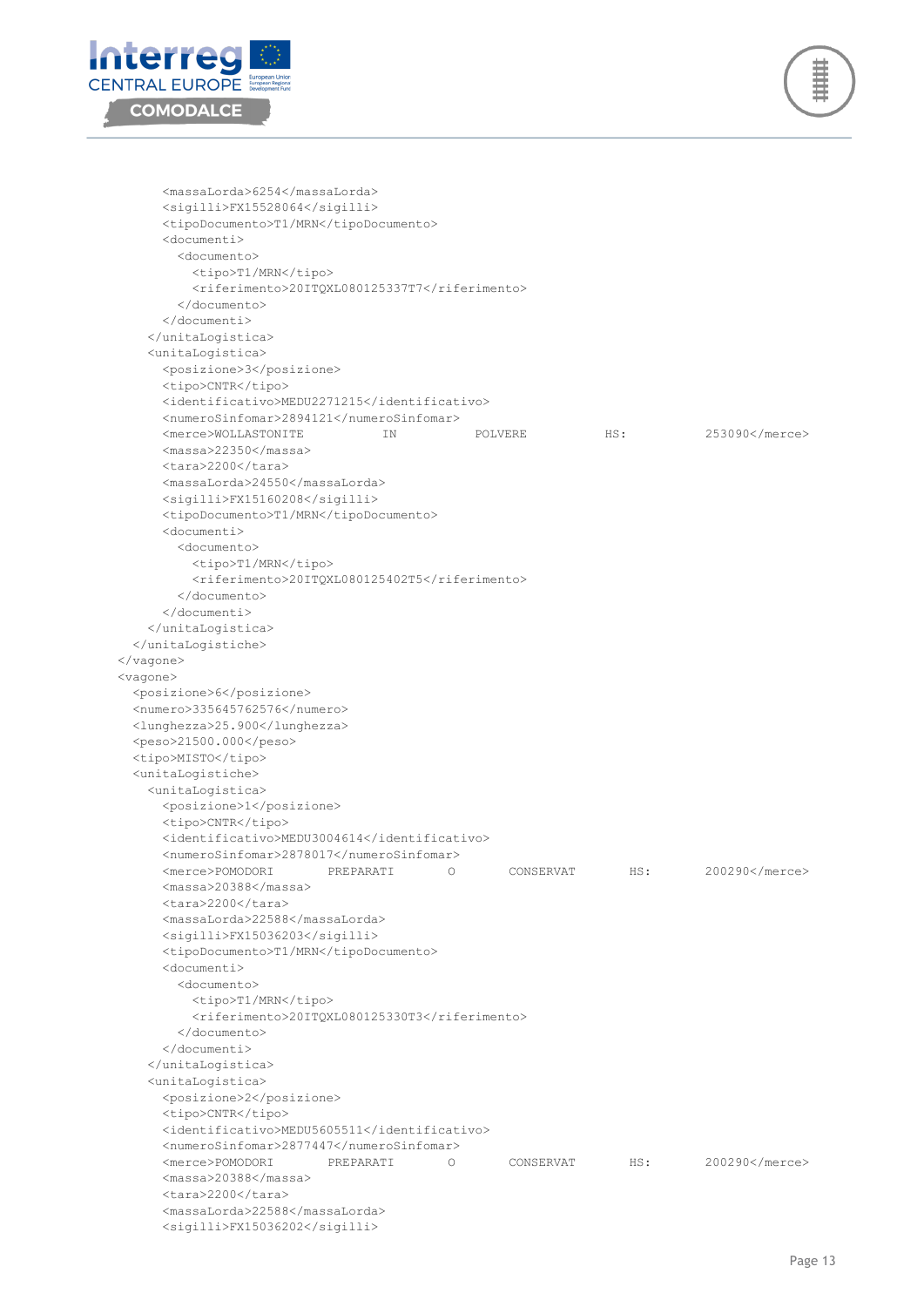



```
 <tipoDocumento>T1/MRN</tipoDocumento>
       <documenti>
         <documento>
          <tipo>T1/MRN</tipo>
           <riferimento>20ITQXL080125329T0</riferimento>
         </documento>
       </documenti>
     </unitaLogistica>
     <unitaLogistica>
      <posizione>3</posizione>
      <tipo>CNTR</tipo>
      <identificativo>MEDU7536533</identificativo>
      <numeroSinfomar>2877478</numeroSinfomar>
       <merce>TRATTORI (ESCLUSI I CARRELLITR HS: 870192</merce>
       <massa>6788</massa>
       <tara>3800</tara>
      <massaLorda>10588</massaLorda>
      <sigilli>FJ09489187</sigilli>
      <tipoDocumento>T1/MRN</tipoDocumento>
      <documenti>
         <documento>
           <tipo>T1/MRN</tipo>
           <riferimento>20ITQXL080125345T3</riferimento>
         </documento>
       </documenti>
     </unitaLogistica>
   </unitaLogistiche>
 </vagone>
 <vagone>
   <posizione>7</posizione>
   <numero>378049758840</numero>
  <lunghezza>26.400</lunghezza>
   <peso>27520.000</peso>
   <tipo>CNTR</tipo>
   <unitaLogistiche>
     <unitaLogistica>
      <posizione>1</posizione>
      <tipo>CNTR</tipo>
      <identificativo>TGBU7740684</identificativo>
      <numeroSinfomar>2877903</numeroSinfomar>
      <merce>GUARNIZIONI, FERRAMENTA ED OGG HS: 830241</merce>
      <massa>16835</massa>
      <tara>3800</tara>
       <massaLorda>20635</massaLorda>
      <sigilli>FX15494465</sigilli>
      <tipoDocumento>T1/MRN</tipoDocumento>
      <documenti>
         <documento>
           <tipo>T1/MRN</tipo>
           <riferimento>20ITQXL080125343T5</riferimento>
         </documento>
       </documenti>
     </unitaLogistica>
     <unitaLogistica>
      <posizione>2</posizione>
       <tipo>CNTR</tipo>
       <identificativo>MEDU4558143</identificativo>
       <numeroSinfomar>2877659</numeroSinfomar>
      <merce>GUARNIZIONI, FERRAMENTA ED OGG HS: 830241</merce>
      <massa>17097</massa>
      <tara>3800</tara>
      <massaLorda>20897</massaLorda>
      <sigilli>FX14927512</sigilli>
       <tipoDocumento>T1/MRN</tipoDocumento>
       <documenti>
```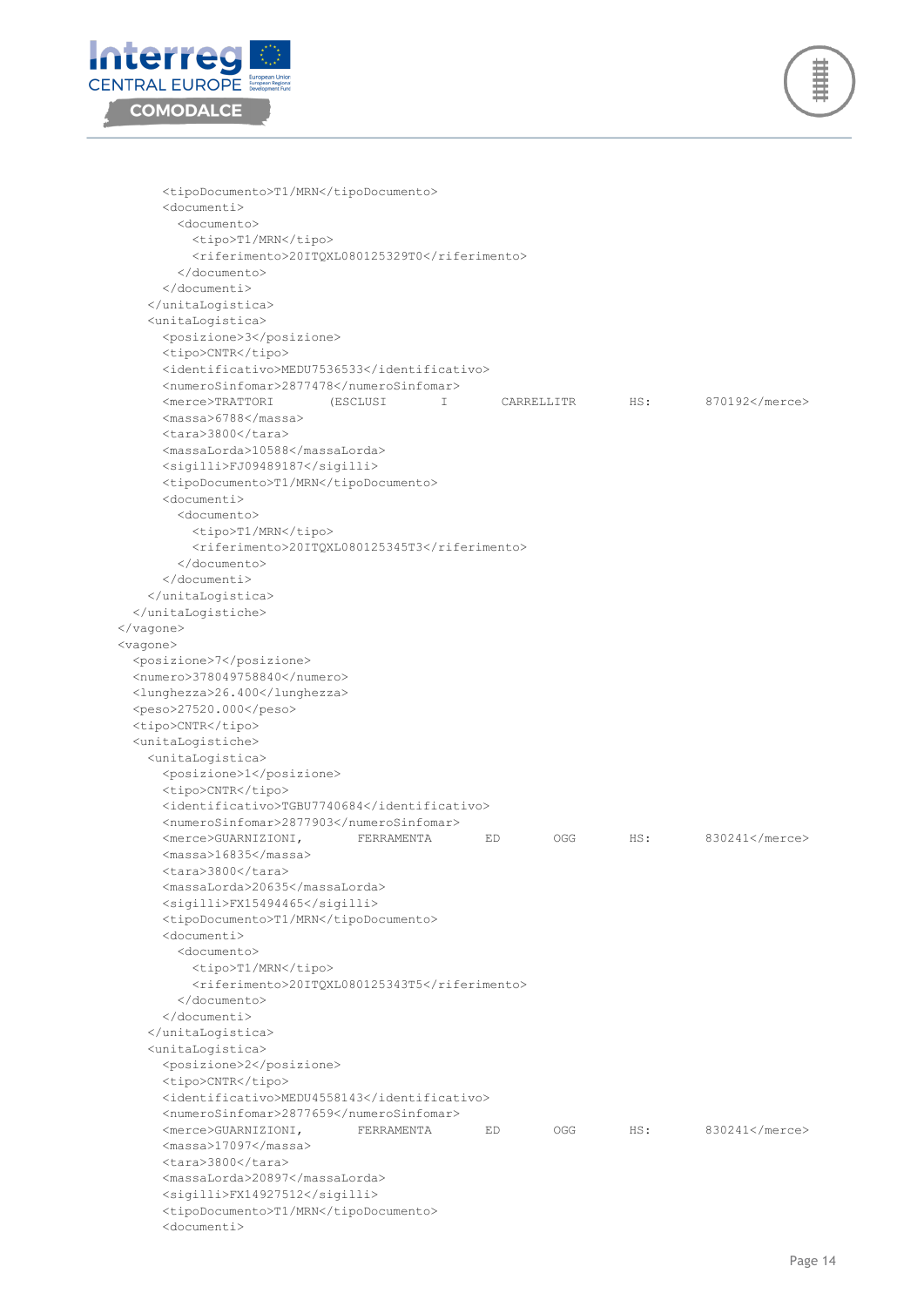



 <documento> <tipo>T1/MRN</tipo> <riferimento>20ITQXL080125341T7</riferimento> </documento> </documenti> </unitaLogistica> </unitaLogistiche> </vagone> <vagone> <posizione>8</posizione> <numero>335645761404</numero> <lunghezza>25.900</lunghezza> <peso>21500.000</peso> <tipo>MISTO</tipo> <unitaLogistiche> <unitaLogistica> <posizione>1</posizione> <tipo>CNTR</tipo> <identificativo>MSCU5868194</identificativo> <numeroSinfomar>2877662</numeroSinfomar> <merce>POLIMERI DI PROPILENE O DI ALT HS: 390210</merce> <massa>20448</massa> <tara>3800</tara> <massaLorda>24248</massaLorda> <sigilli>FJ09508338</sigilli> <tipoDocumento>T1/MRN</tipoDocumento> <documenti> <documento> <tipo>T1/MRN</tipo> <riferimento>20ITQXL080125331T2</riferimento> </documento> </documenti> </unitaLogistica> <unitaLogistica> <posizione>2</posizione> <tipo>CNTR</tipo> <identificativo>TCNU3934341</identificativo> <numeroSinfomar>2902836</numeroSinfomar> <merce>Radiators for central heating non-electrically heated and HS: 732219</merce> <massa>16210</massa> <tara>3800</tara> <massaLorda>20010</massaLorda> <sigilli>G9732853</sigilli> <tipoDocumento>T1/MRN</tipoDocumento> <documenti> <documento> <tipo>T1/MRN</tipo> <riferimento>20ITQXL080125209T4</riferimento> </documento> </documenti> </unitaLogistica> </unitaLogistiche> </vagone> <vagone> <posizione>9</posizione> <numero>378049758402</numero> <lunghezza>26.400</lunghezza> <peso>27500.000</peso> <tipo>MISTO</tipo> <unitaLogistiche> <unitaLogistica> <posizione>1</posizione> <tipo>CNTR</tipo> <identificativo>CMAU5984058</identificativo> <numeroSinfomar>2902797</numeroSinfomar>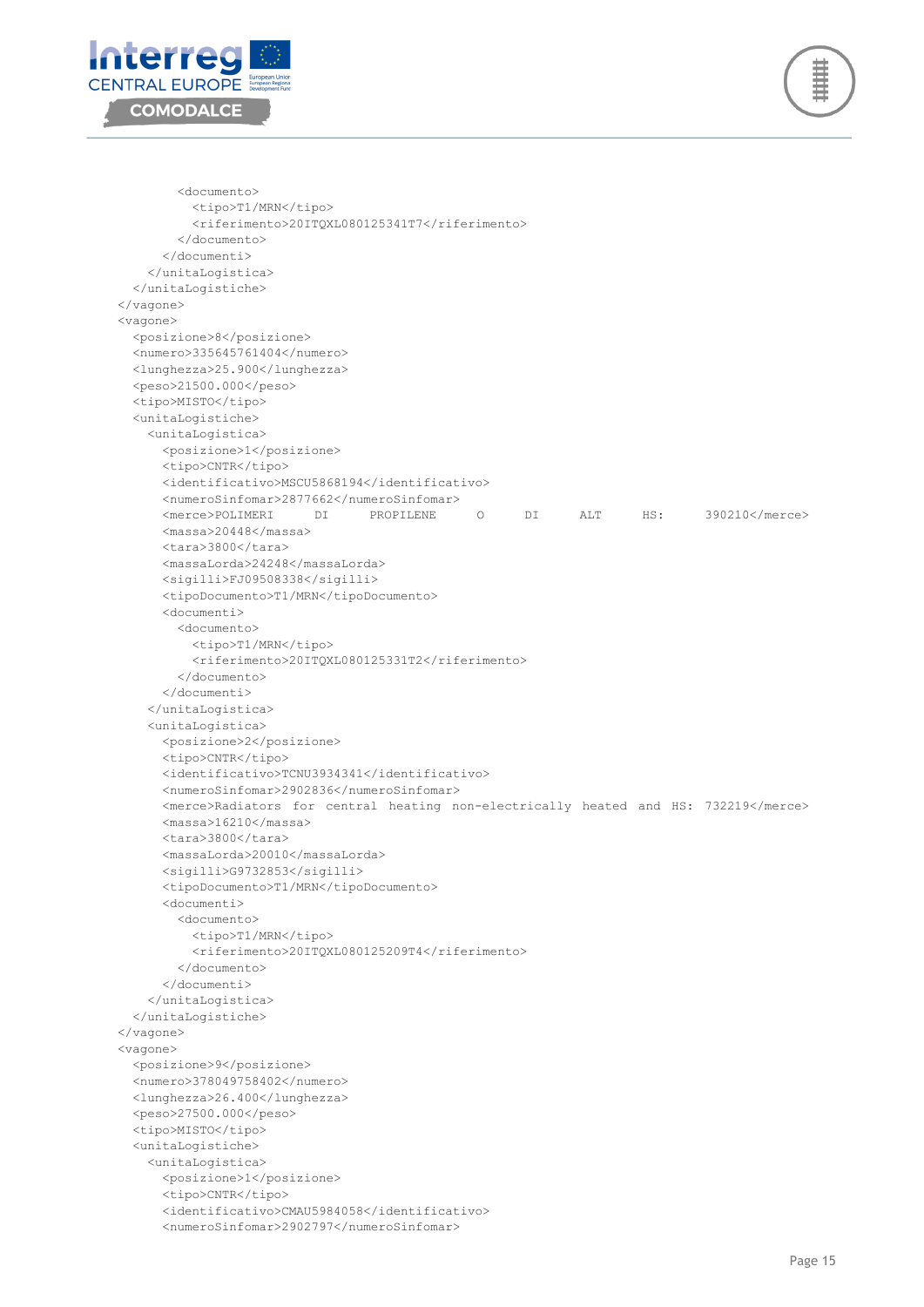



```
 <merce>Radiators for central heating non-electrically heated and HS: 732219</merce>
       <massa>17316</massa>
       <tara>3800</tara>
       <massaLorda>21116</massaLorda>
       <sigilli>G9898124</sigilli>
       <tipoDocumento>T1/MRN</tipoDocumento>
       <documenti>
         <documento>
           <tipo>T1/MRN</tipo>
           <riferimento>20ITQXL080125213T4</riferimento>
         </documento>
       </documenti>
     </unitaLogistica>
     <unitaLogistica>
       <posizione>2</posizione>
       <tipo>CNTR</tipo>
       <identificativo>TEMU6485244</identificativo>
       <numeroSinfomar>2902762</numeroSinfomar>
       <merce>Radiators for central heating non-electrically heated and HS: 732219</merce>
       <massa>18060</massa>
       <tara>3800</tara>
       <massaLorda>21860</massaLorda>
       <sigilli>G9898030</sigilli>
       <tipoDocumento>T1/MRN</tipoDocumento>
       <documenti>
         <documento>
           <tipo>T1/MRN</tipo>
           <riferimento>20ITQXL080125212T5</riferimento>
         </documento>
       </documenti>
     </unitaLogistica>
   </unitaLogistiche>
 </vagone>
 <vagone>
   <posizione>10</posizione>
   <numero>378049758394</numero>
  <lunghezza>26.400</lunghezza>
  <peso>27500.000</peso>
   <tipo>MISTO</tipo>
   <unitaLogistiche>
     <unitaLogistica>
       <posizione>1</posizione>
       <tipo>CNTR</tipo>
       <identificativo>CMAU6266712</identificativo>
       <numeroSinfomar>2902768</numeroSinfomar>
       <merce>Radiators for central heating non-electrically heated and HS: 732219</merce>
       <massa>17814</massa>
       <tara>3800</tara>
       <massaLorda>21614</massaLorda>
       <sigilli>G9732751</sigilli>
       <tipoDocumento>T1/MRN</tipoDocumento>
       <documenti>
         <documento>
           <tipo>T1/MRN</tipo>
           <riferimento>20ITQXL080125210T7</riferimento>
         </documento>
       </documenti>
     </unitaLogistica>
     <unitaLogistica>
       <posizione>2</posizione>
      <tipo>CNTR</tipo>
       <identificativo>TCKU9677821</identificativo>
       <numeroSinfomar>2902801</numeroSinfomar>
       <merce>Radiators for central heating non-electrically heated and HS: 732219</merce>
       <massa>18384</massa>
```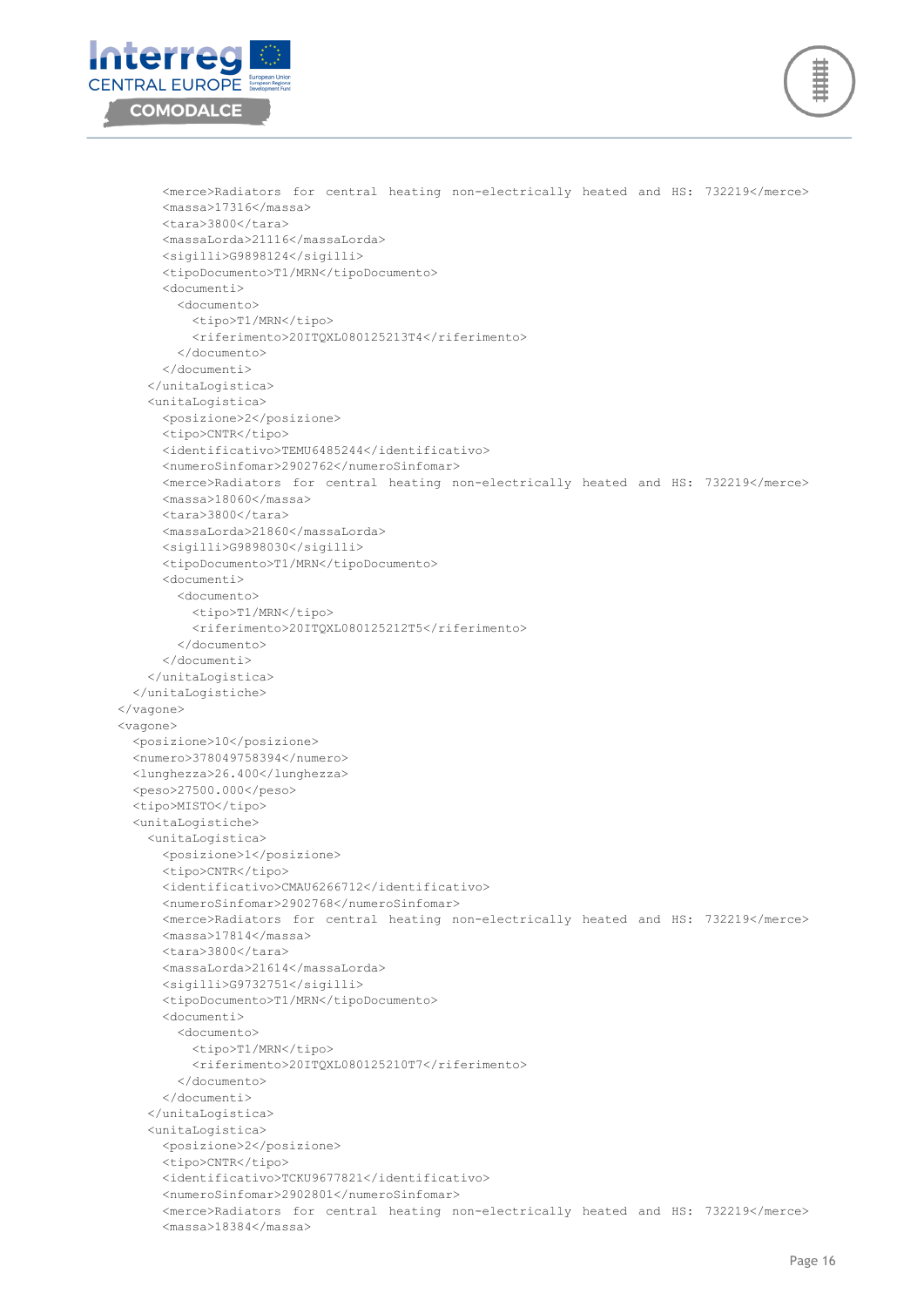



```
 <tara>3800</tara>
       <massaLorda>22184</massaLorda>
       <sigilli>G9898021</sigilli>
       <tipoDocumento>T1/MRN</tipoDocumento>
       <documenti>
         <documento>
           <tipo>T1/MRN</tipo>
           <riferimento>20ITQXL080125215T2</riferimento>
         </documento>
       </documenti>
     </unitaLogistica>
   </unitaLogistiche>
 </vagone>
 <vagone>
   <posizione>11</posizione>
   <numero>335449501659</numero>
   <lunghezza>26.700</lunghezza>
   <peso>28000.000</peso>
   <tipo>CNTR</tipo>
   <unitaLogistiche>
     <unitaLogistica>
       <posizione>1</posizione>
       <tipo>CNTR</tipo>
       <identificativo>FCIU8653151</identificativo>
       <numeroSinfomar>2902811</numeroSinfomar>
       <merce>Radiators for central heating non-electrically heated and HS: 732219</merce>
       <massa>18060</massa>
       <tara>3800</tara>
       <massaLorda>21860</massaLorda>
       <sigilli>G9898066</sigilli>
       <tipoDocumento>T1/MRN</tipoDocumento>
       <documenti>
         <documento>
           <tipo>T1/MRN</tipo>
           <riferimento>20ITQXL080125208T5</riferimento>
         </documento>
       </documenti>
     </unitaLogistica>
     <unitaLogistica>
       <posizione>2</posizione>
       <tipo>CNTR</tipo>
       <identificativo>GLDU7414298</identificativo>
       <numeroSinfomar>2902819</numeroSinfomar>
       <merce>Radiators for central heating non-electrically heated and HS: 732219</merce>
       <massa>16971</massa>
       <tara>3800</tara>
       <massaLorda>20771</massaLorda>
       <sigilli>G9898059</sigilli>
       <tipoDocumento>T1/MRN</tipoDocumento>
       <documenti>
         <documento>
           <tipo>T1/MRN</tipo>
           <riferimento>20ITQXL080125214T3</riferimento>
         </documento>
       </documenti>
     </unitaLogistica>
   </unitaLogistiche>
 </vagone>
 <vagone>
   <posizione>12</posizione>
   <numero>378049758717</numero>
  <lunghezza>26.400</lunghezza>
  <peso>27510.000</peso>
   <tipo>MISTO</tipo>
   <unitaLogistiche>
```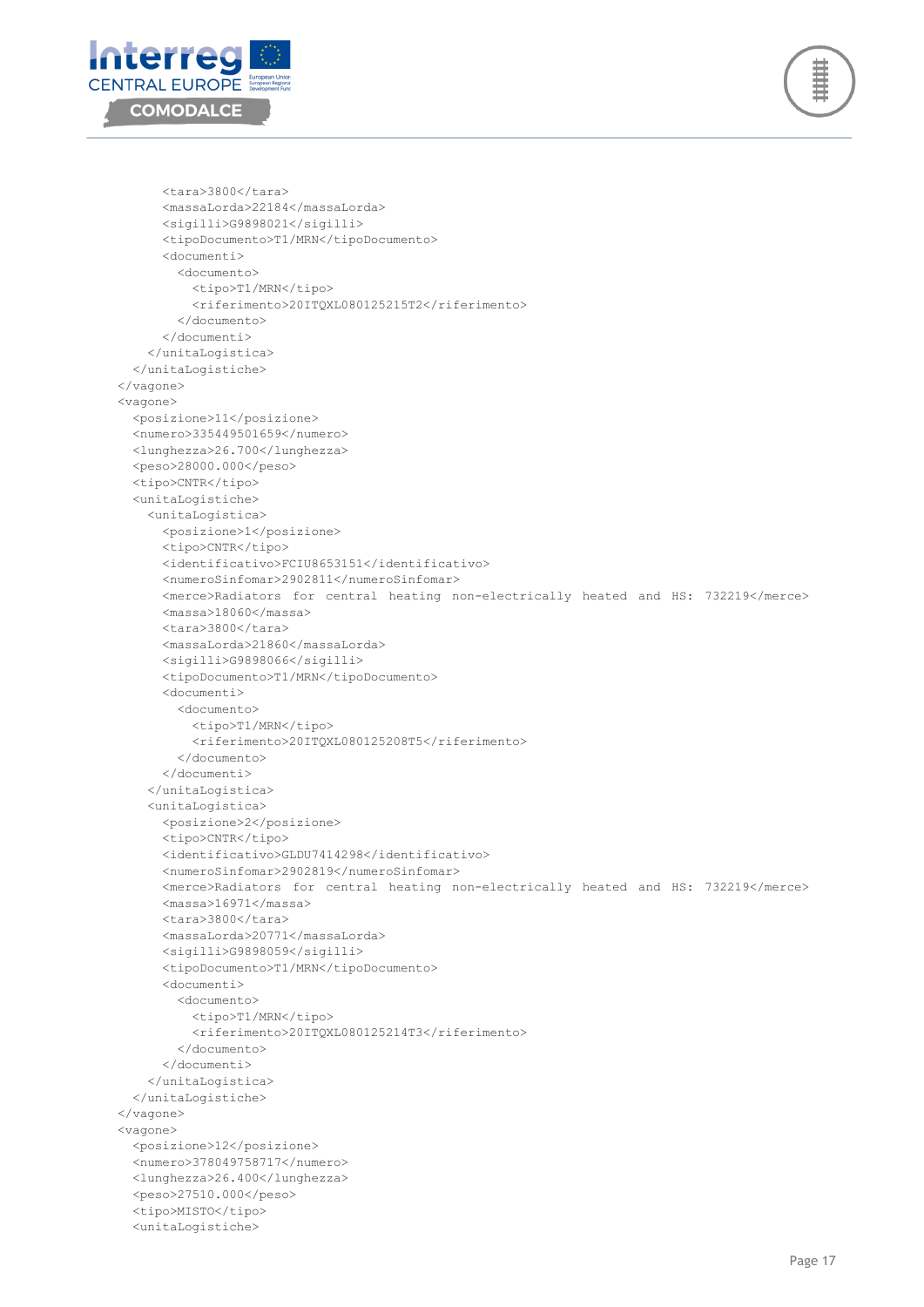

 <unitaLogistica> <posizione>1</posizione> <tipo>CNTR</tipo> <identificativo>FCIU7374893</identificativo> <numeroSinfomar>2877125</numeroSinfomar> <merce>AGENTI ADDITIVI ANTIGOCCIA HS: 390320</merce> <massa>18162</massa> <tara>3800</tara> <massaLorda>21962</massaLorda> <sigilli>FJ09514282</sigilli> <tipoDocumento>T1/MRN</tipoDocumento> <documenti> <documento> <tipo>T1/MRN</tipo> <riferimento>20ITQXL080125332T1</riferimento> </documento> </documenti> </unitaLogistica> <unitaLogistica> <posizione>2</posizione> <tipo>CNTR</tipo> <identificativo>CMAU6266564</identificativo> <numeroSinfomar>2902845</numeroSinfomar> <merce>Radiators for central heating non-electrically heated and HS: 732219</merce> <massa>18942</massa> <tara>3800</tara> <massaLorda>22742</massaLorda> <sigilli>G9732961</sigilli> <tipoDocumento>T1/MRN</tipoDocumento> <documenti> <documento> <tipo>T1/MRN</tipo> <riferimento>20ITQXL080125211T6</riferimento> </documento> </documenti> </unitaLogistica> </unitaLogistiche> </vagone> <vagone> <posizione>13</posizione> <numero>318149600484</numero> <lunghezza>27.100</lunghezza> <peso>26000.000</peso> <tipo>CNTR</tipo> <unitaLogistiche> <unitaLogistica> <posizione>1</posizione> <tipo>CNTR</tipo> <identificativo>MSCU5801518</identificativo> <numeroSinfomar>2878016</numeroSinfomar> <merce>FIBRE DI VETRO (COMPRESA LA LA HS: 701919</merce> <massa>19445</massa> <tara>3800</tara> <massaLorda>23245</massaLorda> <sigilli>FX15436851</sigilli> <tipoDocumento>T1/MRN</tipoDocumento> <documenti> <documento> <tipo>T1/MRN</tipo> <riferimento>20ITQXL080125325T4</riferimento> </documento> </documenti> </unitaLogistica> <unitaLogistica> <posizione>2</posizione>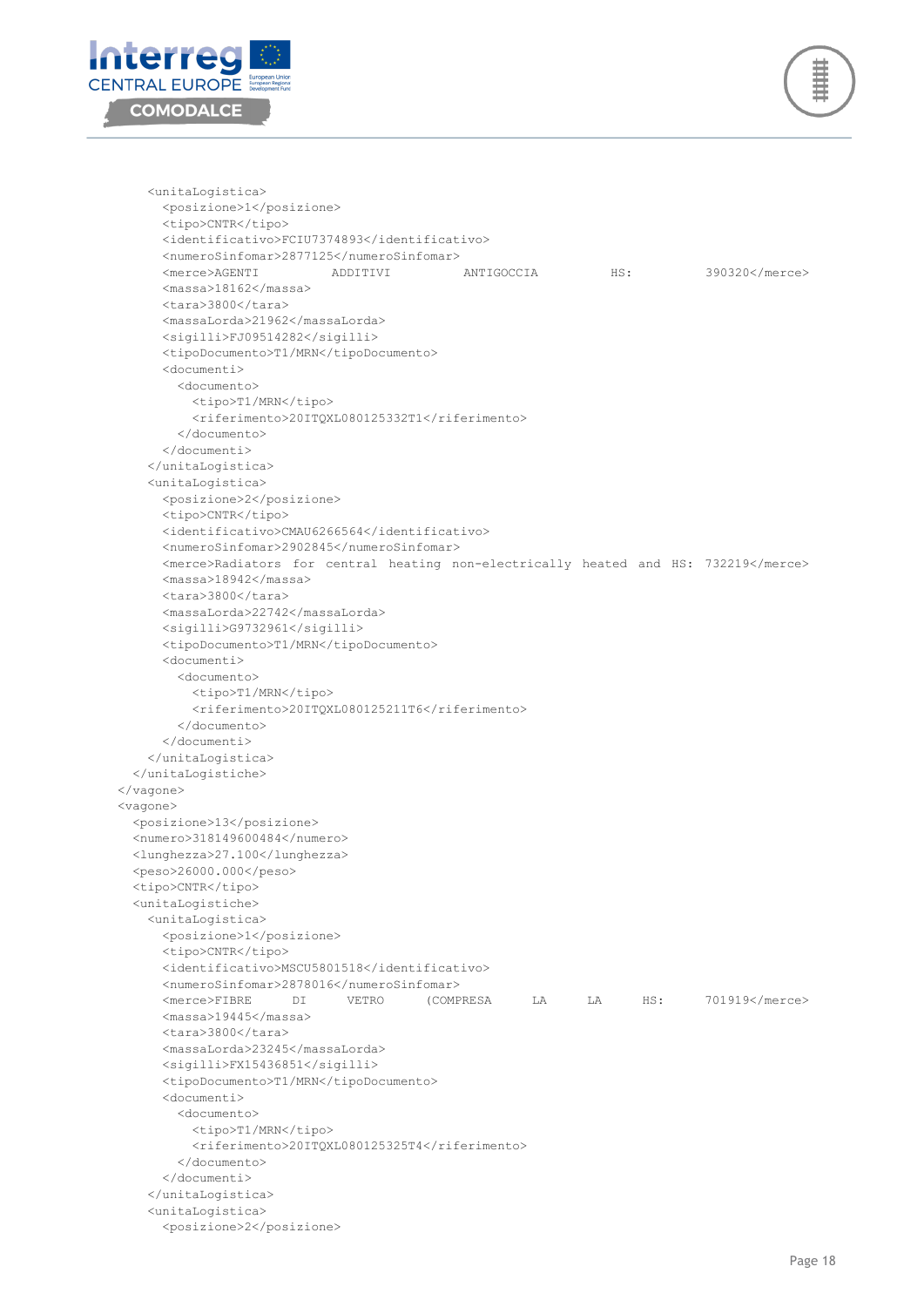

```
 <tipo>CNTR</tipo>
       <identificativo>FSCU4940975</identificativo>
      <numeroSinfomar>2884302</numeroSinfomar>
      <merce>SACCHETTI IN PLASTICA HS: 392321</merce>
      <massa>20120</massa>
     \langletara>3800\langle/tara>
       <massaLorda>23920</massaLorda>
       <sigilli>FX15442223</sigilli>
       <tipoDocumento>T1/MRN</tipoDocumento>
      <documenti>
         <documento>
          <tipo>T1/MRN</tipo>
          <riferimento>20ITQXL080121240T6</riferimento>
         </documento>
       </documenti>
     </unitaLogistica>
   </unitaLogistiche>
 </vagone>
 <vagone>
   <posizione>14</posizione>
   <numero>318149600567</numero>
  <lunghezza>34.000</lunghezza>
   <peso>35500.000</peso>
   <tipo>MISTO</tipo>
   <unitaLogistiche>
     <unitaLogistica>
      <posizione>1</posizione>
      <tipo>CNTR</tipo>
       <identificativo>XINU4054500</identificativo>
       <numeroSinfomar>2877607</numeroSinfomar>
      <merce>FIBRE DI VETRO (COMPRESA LA LA HS: 701919</merce>
      <massa>19518</massa>
      <tara>3800</tara>
      <massaLorda>23318</massaLorda>
      <sigilli>FX15436853</sigilli>
       <tipoDocumento>T1/MRN</tipoDocumento>
      <documenti>
         <documento>
           <tipo>T1/MRN</tipo>
          <riferimento>20ITQXL080125326T3</riferimento>
         </documento>
       </documenti>
     </unitaLogistica>
     <unitaLogistica>
      <posizione>2</posizione>
       <tipo>CNTR</tipo>
      <identificativo>MEDU4077791</identificativo>
      <numeroSinfomar>2877802</numeroSinfomar>
       <merce>FIBRE DI VETRO (COMPRESA LA LA HS: 701919</merce>
       <massa>19627</massa>
       <tara>3800</tara>
      <massaLorda>23427</massaLorda>
      <sigilli>FX15436852</sigilli>
      <tipoDocumento>T1/MRN</tipoDocumento>
      <documenti>
         <documento>
          <tipo>T1/MRN</tipo>
           <riferimento>20ITQXL080125327T2</riferimento>
         </documento>
      </documenti>
     </unitaLogistica>
   </unitaLogistiche>
 </vagone>
 <vagone>
   <posizione>15</posizione>
```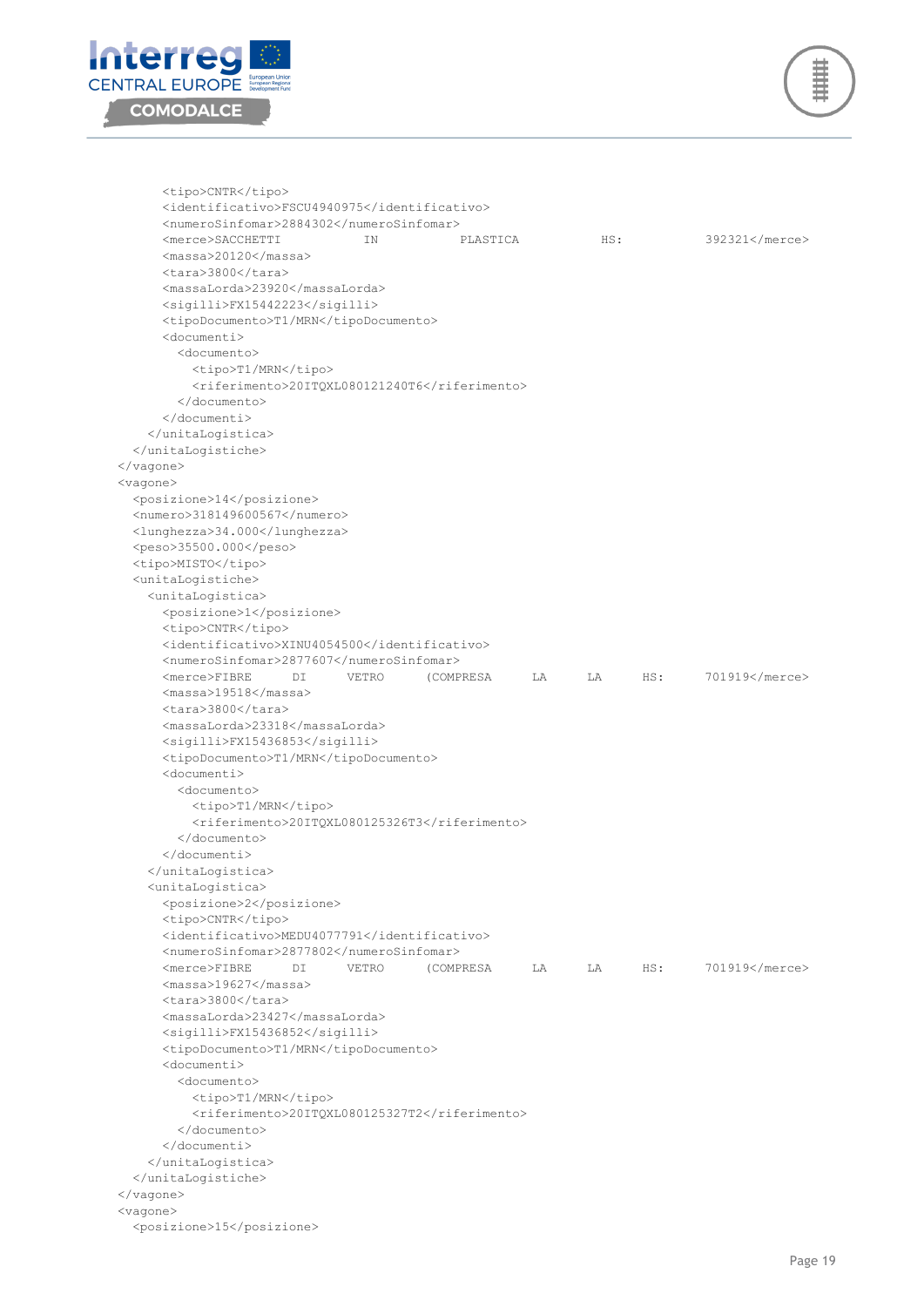



 <numero>378049758469</numero> <lunghezza>26.400</lunghezza> <peso>26000.000</peso> <tipo>MISTO</tipo> <unitaLogistiche> <unitaLogistica> <posizione>1</posizione> <tipo>CNTR</tipo> <identificativo>BMOU4289188</identificativo> <numeroSinfomar>2877278</numeroSinfomar> <merce>PARTI MOTORI HS: 8503</merce> <massa>10904</massa> <tara>3800</tara> <massaLorda>14704</massaLorda> <sigilli>FX15472284</sigilli> <tipoDocumento>T1/MRN</tipoDocumento> <documenti> <documento> <tipo>T1/MRN</tipo> <riferimento>20ITQXL080125348T0</riferimento> </documento> </documenti> </unitaLogistica> <unitaLogistica> <posizione>2</posizione> <tipo>CNTR</tipo> <identificativo>DFSU1523360</identificativo> <numeroSinfomar>2877319</numeroSinfomar> <merce>CUSCINETTI A ROTOLAMENTO,A SFE HS: 848210</merce> <massa>5677</massa> <tara>2200</tara> <massaLorda>7877</massaLorda> <sigilli>FX15502342</sigilli> <tipoDocumento>T1/MRN</tipoDocumento> <documenti> <documento> <tipo>T1/MRN</tipo> <riferimento>20ITQXL080125347T1</riferimento> </documento> </documenti> </unitaLogistica> <unitaLogistica> <posizione>3</posizione> <tipo>CNTR</tipo> <identificativo>GLDU3929567</identificativo> <numeroSinfomar>2877201</numeroSinfomar> <merce>TOSERBA A BENZINA HS: 843311</merce> <massa>4469</massa> <tara>2200</tara> <massaLorda>6669</massaLorda> <sigilli>FX15493397</sigilli> <tipoDocumento>T1/MRN</tipoDocumento> <documenti> <documento> <tipo>T1/MRN</tipo> <riferimento>20ITQXL080125334T0</riferimento> </documento> </documenti> </unitaLogistica> </unitaLogistiche> </vagone> <vagone> <posizione>16</posizione> <numero>378049758451</numero> <lunghezza>26.100</lunghezza>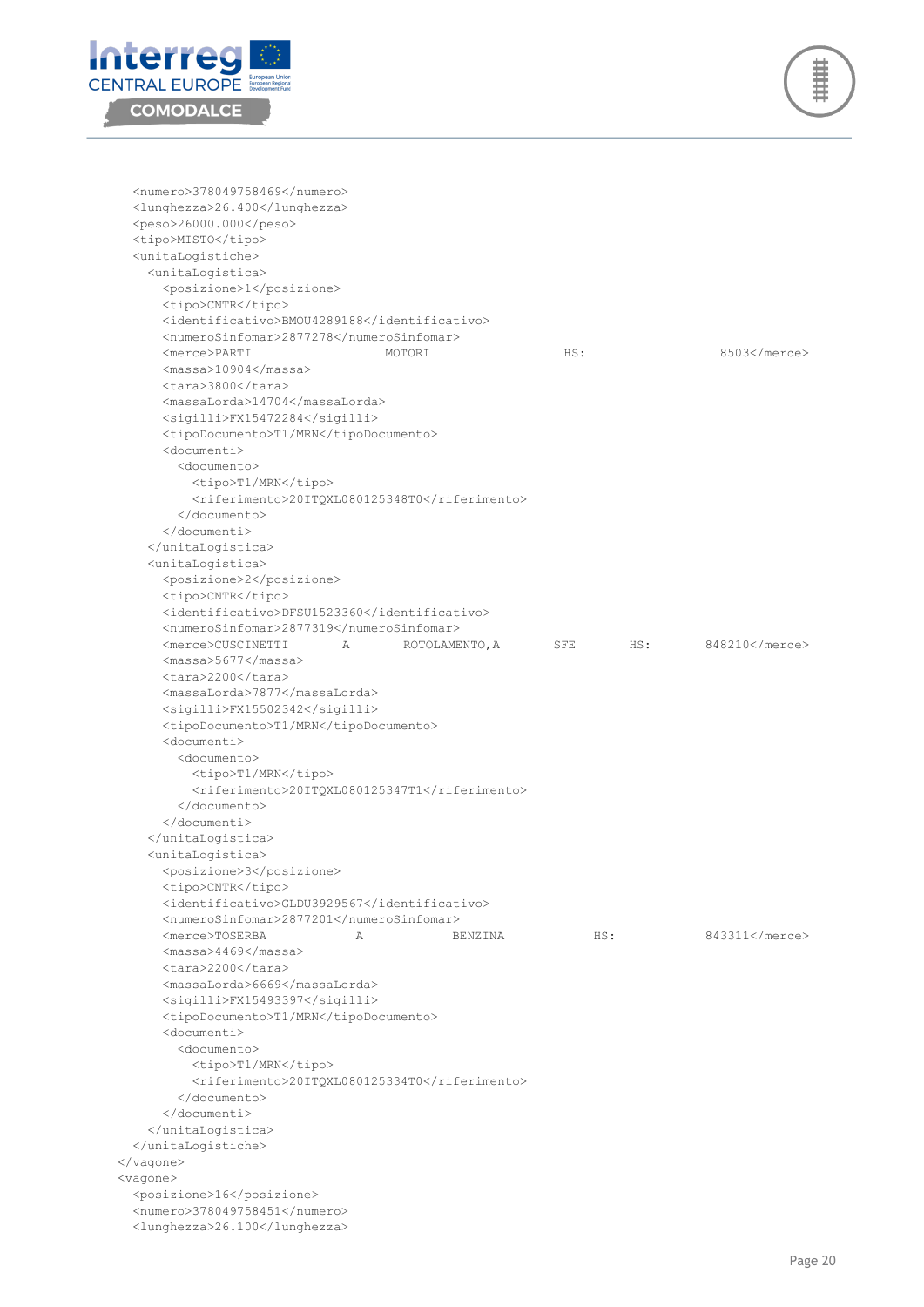



 <peso>27520.000</peso> <tipo>MISTO</tipo> <unitaLogistiche> <unitaLogistica> <posizione>1</posizione> <tipo>CNTR</tipo> <identificativo>MEDU2057409</identificativo> <numeroSinfomar>2881718</numeroSinfomar> <merce>Parti ed accessori degli autoveicoli delle voci da 8701 a 8705: HS: 870899</merce> <massa>1760</massa> <tara>2200</tara> <massaLorda>3960</massaLorda> <sigilli>503228</sigilli> <tipoDocumento>T1/MRN</tipoDocumento> <documenti> <documento> <tipo>T1/MRN</tipo> <riferimento>20ITQXL080125010T2</riferimento> </documento> </documenti> </unitaLogistica> <unitaLogistica> <posizione>2</posizione> <tipo>CNTR</tipo> <identificativo>DFSU1425620</identificativo> <numeroSinfomar>2877184</numeroSinfomar> <merce>UTENSILI,PNEUMATICI, IDRAULICI HS: 846721</merce> <massa>12475</massa> <tara>2200</tara> <massaLorda>14675</massaLorda> <sigilli>FX15486222</sigilli> <tipoDocumento>T1/MRN</tipoDocumento> <documenti> <documento> <tipo>T1/MRN</tipo> <riferimento>20ITQXL080125338T6</riferimento> </documento> </documenti> </unitaLogistica> <unitaLogistica> <posizione>3</posizione> <tipo>CNTR</tipo> <identificativo>FSCU7582469</identificativo> <numeroSinfomar>2877621</numeroSinfomar> <merce>TESSUTI DI FILATI DI FILAMENTI HS: 540752</merce> <massa>10445</massa> <tara>2200</tara> <massaLorda>12645</massaLorda> <sigilli>FJ02824034</sigilli> <tipoDocumento>T1/MRN</tipoDocumento> <documenti> <documento> <tipo>T1/MRN</tipo> <riferimento>20ITQXL080125328T1</riferimento> </documento> </documenti> </unitaLogistica> <unitaLogistica> <posizione>4</posizione> <tipo>CNTR</tipo> <identificativo>TEMU2295544</identificativo> <numeroSinfomar>2877299</numeroSinfomar> <merce>FRIGORIFERI, CONGELATORICONSER HS: 841899</merce> <massa>1673</massa> <tara>2200</tara>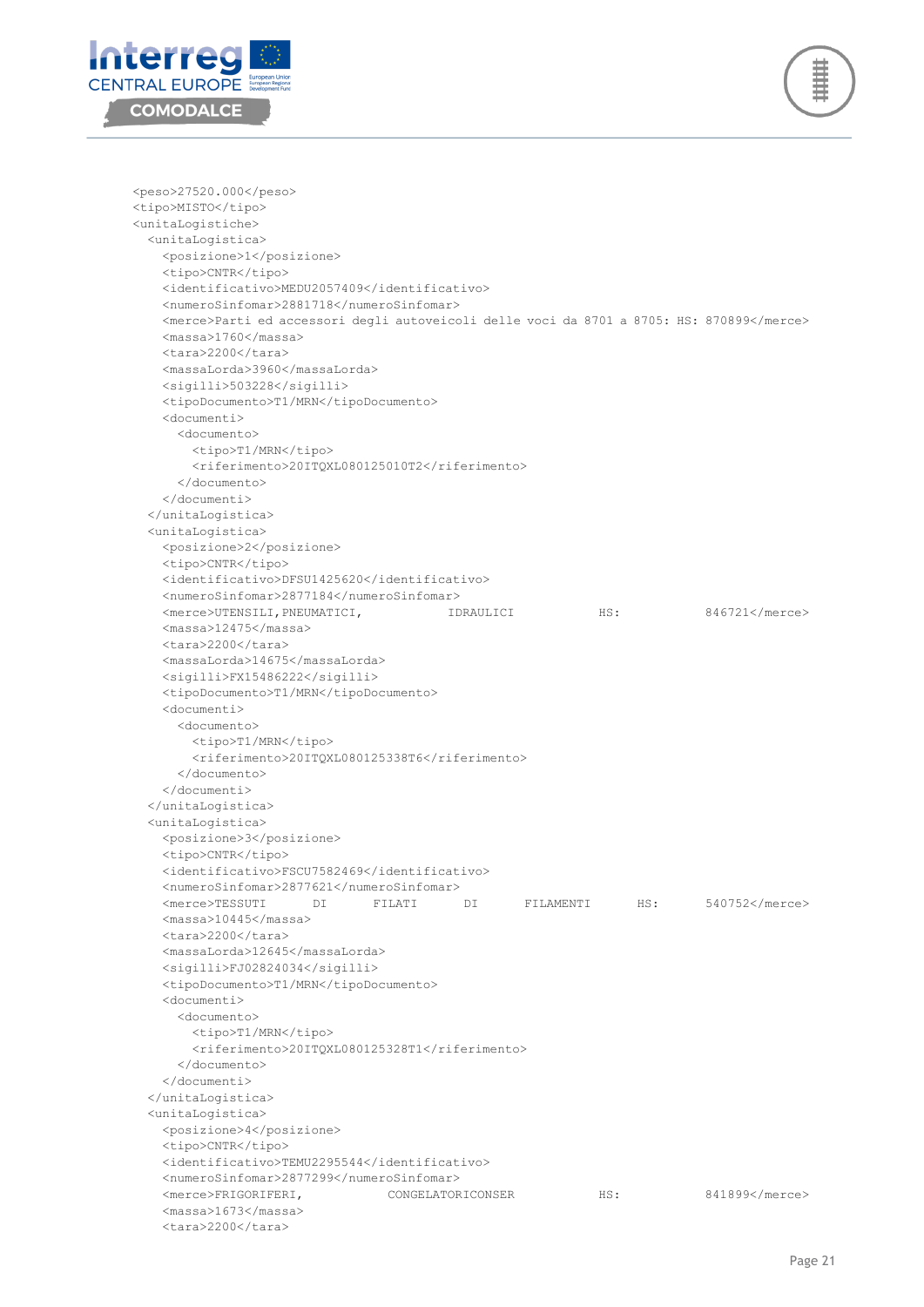



 <massaLorda>3873</massaLorda> <sigilli>FX12944407</sigilli> <tipoDocumento>T1/MRN</tipoDocumento> <documenti> <documento> <tipo>T1/MRN</tipo> <riferimento>20ITQXL080125344T4</riferimento> </documento> </documenti> </unitaLogistica> </unitaLogistiche> </vagone> <vagone> <posizione>17</posizione> <numero>378049758568</numero> <lunghezza>26.400</lunghezza> <peso>27520.000</peso> <tipo>MISTO</tipo> <unitaLogistiche> <unitaLogistica> <posizione>1</posizione> <tipo>CNTR</tipo> <identificativo>MEDU7613218</identificativo> <numeroSinfomar>2877833</numeroSinfomar> <merce>MOBILI PER SEDERSI (ESCLUSI QU HS: 940171</merce> <massa>1784</massa> <tara>3800</tara> <massaLorda>5584</massaLorda> <sigilli>FX15485934</sigilli> <tipoDocumento>T1/MRN</tipoDocumento> <documenti> <documento> <tipo>T1/MRN</tipo> <riferimento>20ITQXL080125336T8</riferimento> </documento> </documenti> </unitaLogistica> <unitaLogistica> <posizione>2</posizione> <tipo>CNTR</tipo> <identificativo>MEDU9468530</identificativo> <numeroSinfomar>2894123</numeroSinfomar> <merce>Altri mobili e loro parti: HS: 940370</merce> <massa>3080</massa>  $<$ tara $>$ 3800 $<$ /tara $>$  <massaLorda>6880</massaLorda> <sigilli>143878</sigilli> <tipoDocumento>T1/MRN</tipoDocumento> <documenti> <documento> <tipo>T1/MRN</tipo> <riferimento>20ITQXL080125400T7</riferimento> </documento> </documenti> </unitaLogistica> </unitaLogistiche> </vagone> <vagone> <posizione>18</posizione> <numero>335645761198</numero> <lunghezza>25.900</lunghezza> <peso>21500.000</peso> <tipo>MISTO</tipo> <unitaLogistiche> <unitaLogistica>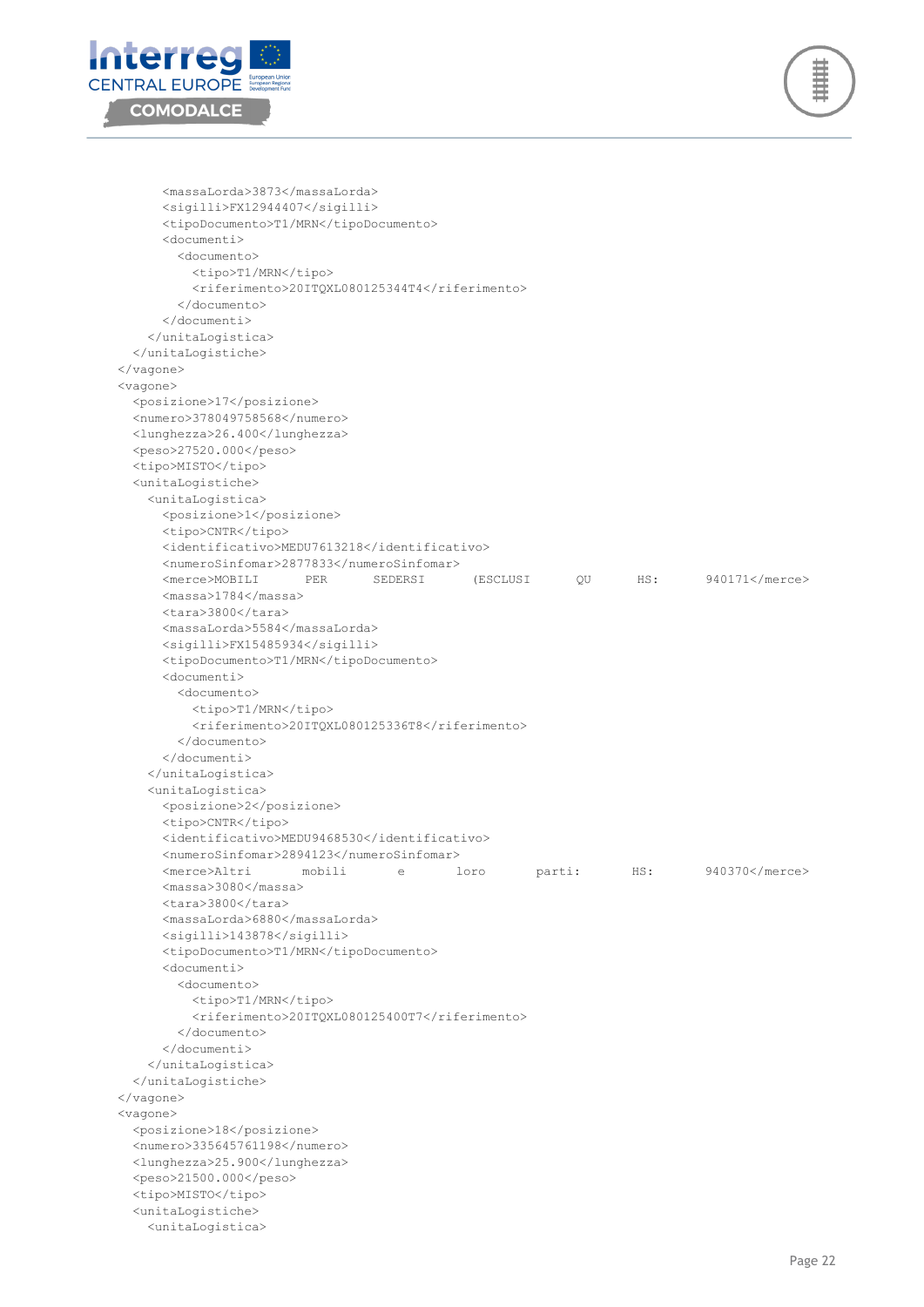



 <posizione>1</posizione> <tipo>CNTR</tipo> <identificativo>FFAU2311771</identificativo> <numeroSinfomar>2877884</numeroSinfomar> <merce>PANNELLI ISOLANTI HS: 841899</merce> <massa>8192</massa> <tara>3800</tara> <massaLorda>11992</massaLorda> <sigilli>FX15927702</sigilli> <tipoDocumento>T1/MRN</tipoDocumento> <documenti> <documento> <tipo>T1/MRN</tipo> <riferimento>20ITQXL080125333T0</riferimento> </documento> </documenti> </unitaLogistica> <unitaLogistica> <posizione>2</posizione> <tipo>CNTR</tipo> <identificativo>MEDU8422710</identificativo> <numeroSinfomar>2877286</numeroSinfomar> <merce>MOBILI PER SEDERSI (ESCLUSI QU HS: 940179</merce> <massa>6552</massa> <tara>3800</tara> <massaLorda>10352</massaLorda> <sigilli>FX15494807</sigilli> <tipoDocumento>T1/MRN</tipoDocumento> <documenti> <documento> <tipo>T1/MRN</tipo> <riferimento>20ITQXL080125346T2</riferimento> </documento> </documenti> </unitaLogistica> </unitaLogistiche> </vagone> <vagone> <posizione>19</posizione> <numero>335645762204</numero> <lunghezza>25.900</lunghezza> <peso>21500.000</peso> <tipo>MISTO</tipo> <unitaLogistiche> <unitaLogistica> <posizione>1</posizione> <tipo>CNTR</tipo> <identificativo>TEMU6906385</identificativo> <numeroSinfomar>2894111</numeroSinfomar> <merce>Altri mobili e loro parti: HS: 940390</merce> <massa>3308</massa> <tara>3800</tara> <massaLorda>7108</massaLorda> <sigilli>148368</sigilli> <tipoDocumento>T1/MRN</tipoDocumento> <documenti> <documento> <tipo>T1/MRN</tipo> <riferimento>20ITQXL080125397T4</riferimento> </documento> </documenti> </unitaLogistica> <unitaLogistica> <posizione>2</posizione> <tipo>CNTR</tipo>